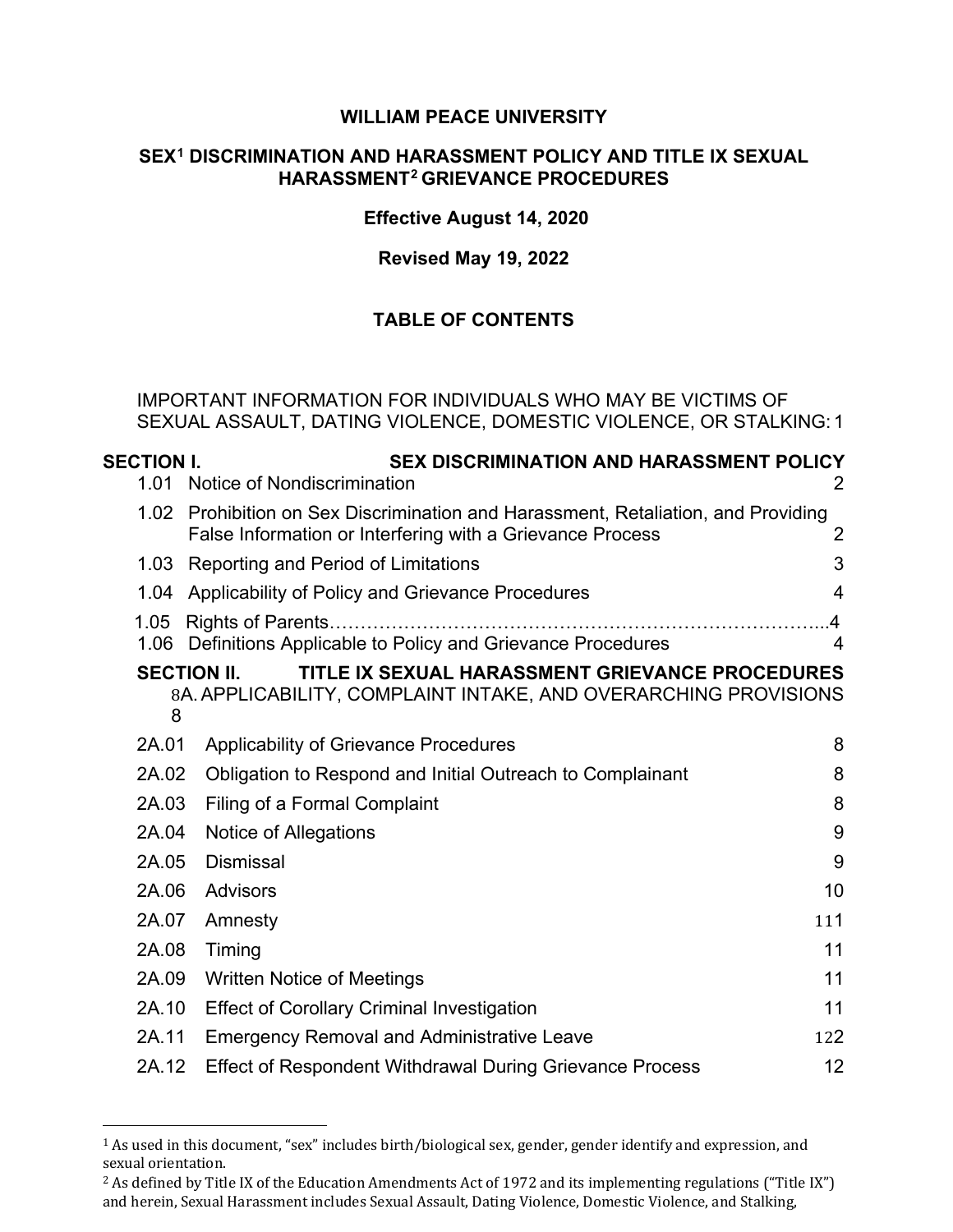| 2A.13                      | <b>Privacy and Disclosure</b>                                                 | 12  |
|----------------------------|-------------------------------------------------------------------------------|-----|
| 2A.14                      | Conflicts of Interest, Bias, and Training                                     | 133 |
| 2A.15                      | <b>Burden of Proof</b>                                                        | 144 |
| 2A.16                      | Presumption of No Responsibility until Determination                          | 144 |
| 2A.17                      | Objective Evaluation of All Relevant Evidence; Credibility Determinations 144 |     |
| 2A.18                      | <b>Academic Freedom</b>                                                       | 144 |
| 2A.19                      | Documentation                                                                 | 144 |
| 2A.20                      | <b>Consolidation of Formal Complaints</b>                                     | 14  |
| 2A.21                      | Individuals with Disabilities                                                 | 155 |
|                            | <b>B. THE INVESTIGATION</b>                                                   | 166 |
| 2B.01                      | Appointment of Investigators and Challenging of the Same                      | 166 |
| 2B.02                      | The Investigators' Activities                                                 | 166 |
| 2B.03                      | The Investigative Report and Evidence Review                                  | 16  |
| 2B.04                      | Submission of Evidence; Expert Witnesses                                      | 177 |
| 2B.05                      | <b>Treatment Records</b>                                                      | 177 |
|                            | C. HEARING AND APPEALS                                                        | 188 |
| 2C.01                      | <b>The Formal Resolution Process</b>                                          | 188 |
| 2C.02                      | Appointment of the Hearing Officer and Challenging of the Same                | 188 |
| 2C.03                      | Notice of the Hearing                                                         | 188 |
| 2C.04                      | <b>Pre-Hearing Submissions</b>                                                | 188 |
| 2C.05                      | Failure to Appear                                                             | 188 |
| 2C.06                      | <b>Evidentiary Matters</b>                                                    | 199 |
| 2C.07                      | Conduct of the Hearing and Questioning of Witnesses and Parties               | 199 |
| 2C.08                      | Unavailability or Refusal to Testify or Submit to Questioning by Opposite     |     |
| <b>Party Advisor</b><br>20 |                                                                               |     |
| 2C.09                      | Recording                                                                     | 20  |
| 2C.10                      | The Decision of the Hearing Officer Regarding Responsibility                  | 20  |
| 2C.11                      | The Recommendation of the Hearing Officer Regarding Sanctions                 | 20  |
| 2C.12                      | <b>Review of Sanctions</b>                                                    | 21  |
| 2C.13                      | <b>Implementation of Sanctions</b>                                            | 21  |
| 2C.14                      | Written Determination Regarding Responsibility                                | 21  |
| 2C.15                      | Appeals                                                                       | 222 |
| 2C.16                      | Appointment of the Appellate Officer and Challenging of the Same              | 222 |
| 2C.17                      | <b>Appellate Review</b>                                                       | 222 |
|                            | D. INFORMAL RESOLUTION                                                        | 223 |
| 2D.01                      | Determination of Formal Versus Informal Resolution                            | 233 |
| 2D.02                      | Notice of Formal Versus Informal Resolution                                   | 233 |
| 2D.03                      | <b>Facilitated Resolution</b>                                                 |     |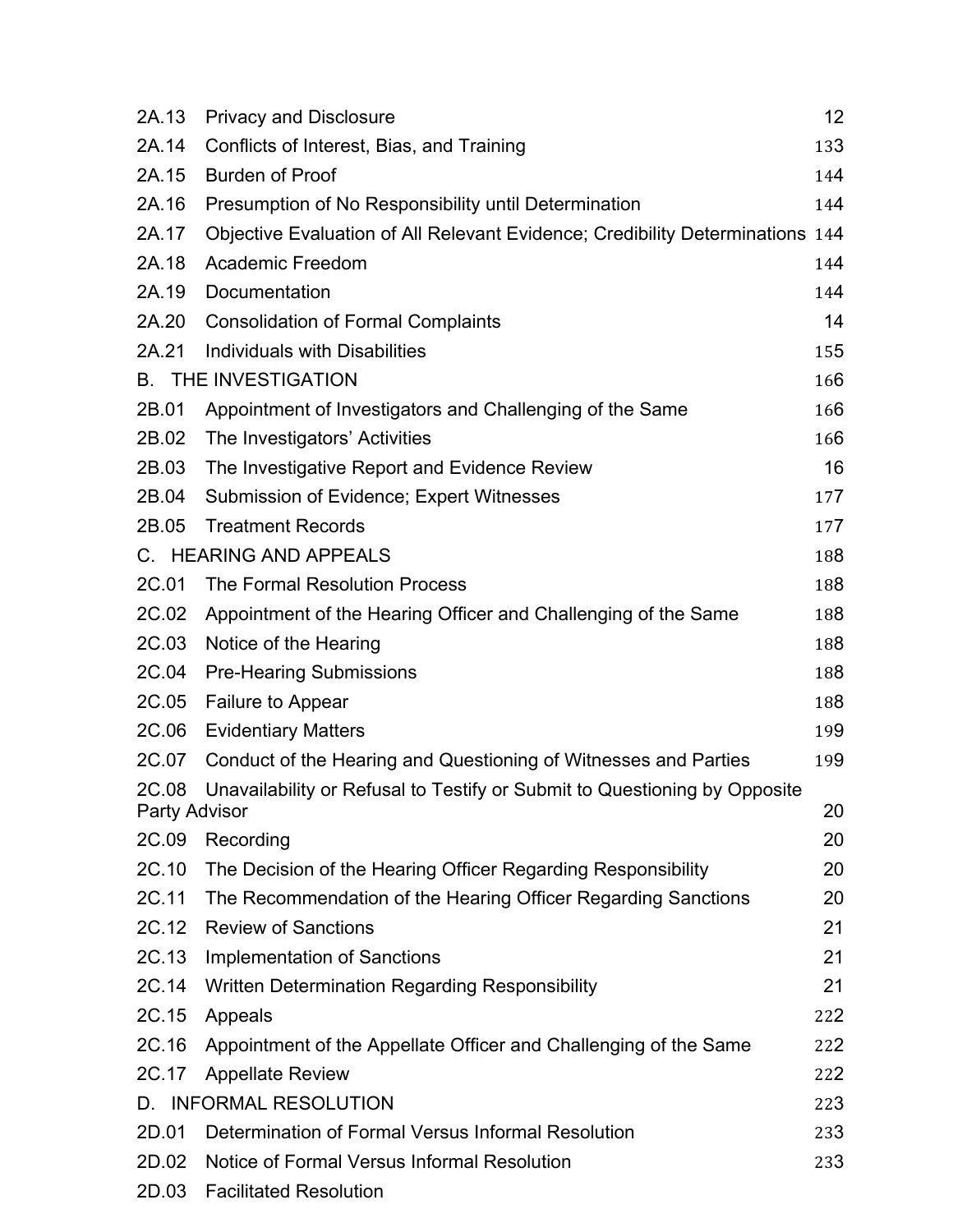|                  | 2D.04 Resolution                                 | 244   |
|------------------|--------------------------------------------------|-------|
|                  | 2D.05 Written Resolution Agreement               | 244   |
|                  | 2D.06 Termination of Informal Resolution Process | 255   |
|                  | 2D.07 Confidentiality of Information Shared      | 255   |
|                  | 2D.08 Timeframe                                  | 255   |
| 2D.09            | Appeal                                           | 255   |
|                  | 2D.10 Records                                    | 255   |
| <b>EXHIBIT A</b> |                                                  | $A-1$ |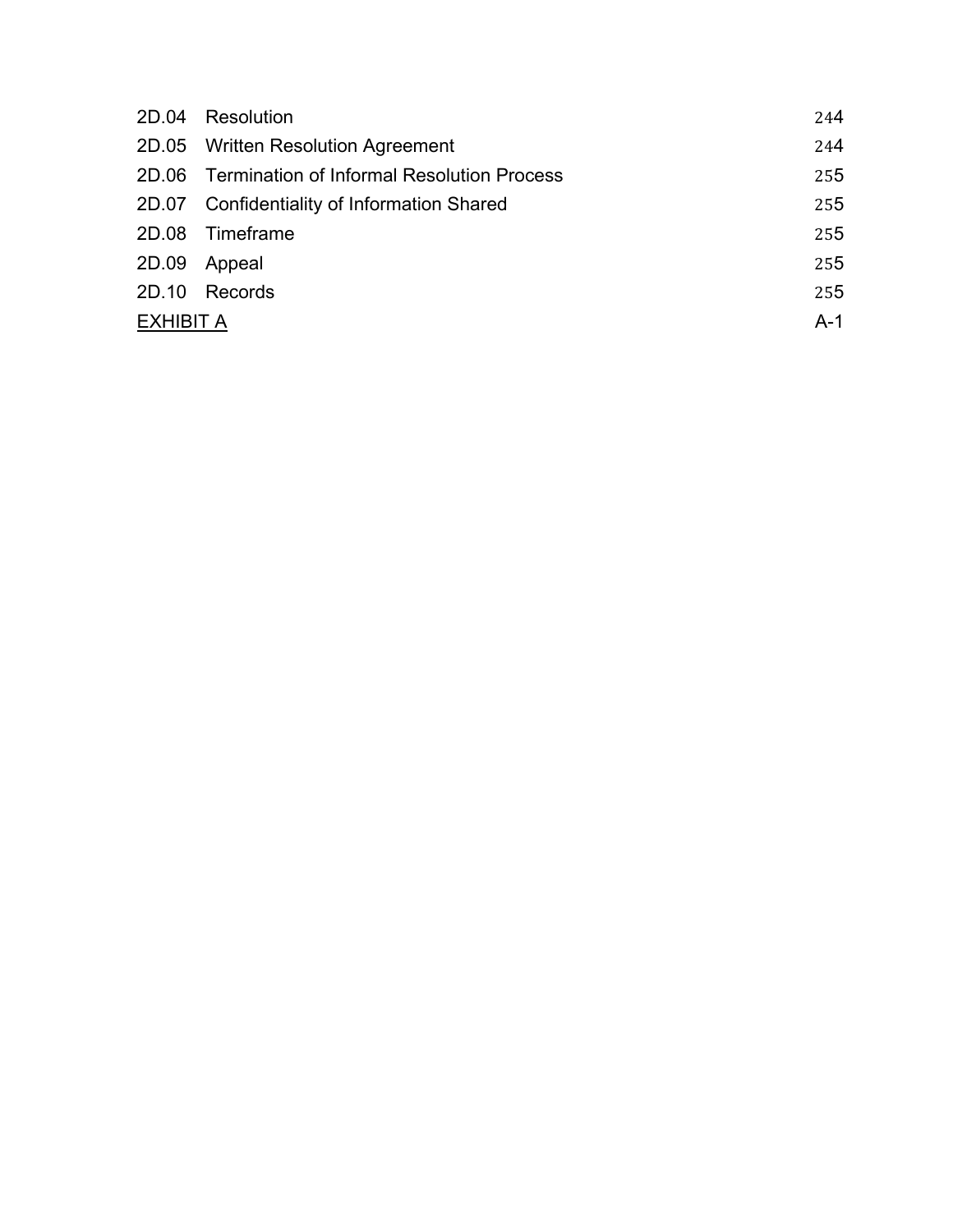#### <span id="page-3-0"></span>**IMPORTANT INFORMATION FOR INDIVIDUALS WHO MAY BE VICTIMS OF SEXUAL ASSAULT, DATING VIOLENCE, DOMESTIC VIOLENCE, OR STALKING:**

Victims or those with knowledge of the behaviors listed above or any other type of violence are strongly encouraged to seek immediate assistance.

### **ASSISTANCE CAN BE OBTAINED 24 HOURS A DAY, 7 DAYS A WEEK, FROM THE RALEIGH POLICE DEPARTMENT Headquarters located at 6716 Six Forks Road, Raleigh, NC and available by phone at 919-831-6311. For emergencies, call 911.**

During business hours (8:00 a.m. to 4:30 p.m., Monday through Thursday, and 8:00 a.m. to 4:00 p.m. on Friday), you are also strongly encouraged to contact one of the following individuals:

#### **Bobbie Cole, Title IX Coordinator**

919‐508‐2014; [bdcole@peace.edu](mailto:bdcole@peace.edu) 

## **Kathy Lambert, Deputy Title IX Coordinator**

919-508-2028; [kplambert@peace.edu](mailto:kplambert@peace.edu)

#### **Kayla Beavers, Deputy Title IX Coordinator**

919-508-2053; kabeavers@peace.edu

For additional information about seeking medical assistance and emotional support, as well as important contact information for local law enforcement agencies, hospitals, and other resources, see Exhibit A attached to this document.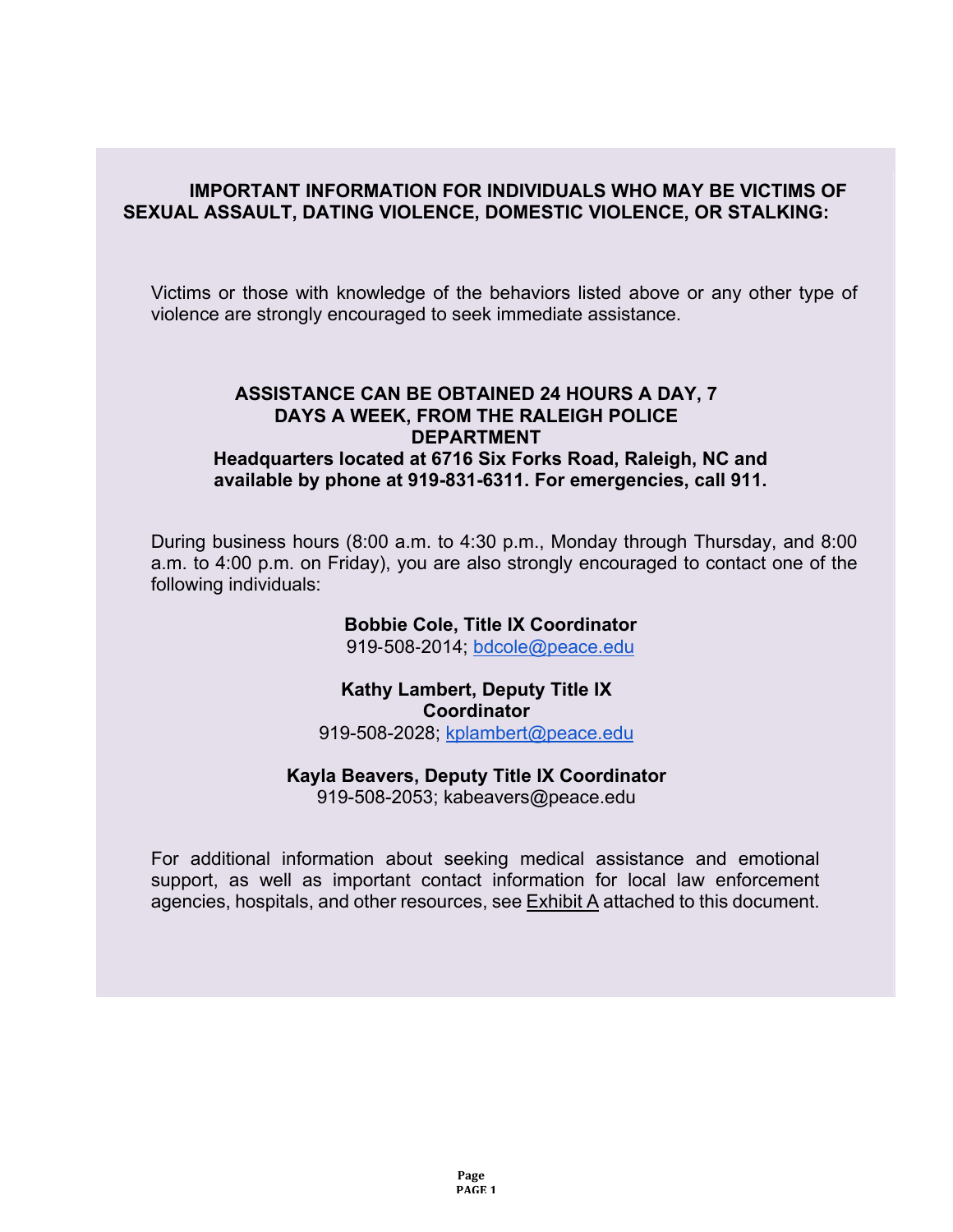## **SECTION I. SEX DISCRIMINATION AND HARASSMENT POLICY**

### <span id="page-4-0"></span>**1.01 Notice of Nondiscrimination**

William Peace University (WPU), in compliance with and as required by Title IX of the Education Amendments Act of 1972 and its implementing regulations ("Title IX") and other civil rights laws, as well as in furtherance of its own values as a higher education institution, does not discriminate on the basis of race, color, national origin, sex, sexual orientation, gender, gender identity, gender expression, pregnancy, disability, age, religion, citizenship, veteran status, or any other characteristic or status protected by applicable local, state, or federal law in admission, treatment, or access to, or employment in, its programs and activities.

Discrimination and harassment are contrary to the values and standards of the WPU community and are incompatible with the safe, healthy environment that the University community expects and deserves and will not be tolerated. WPU is committed to providing programs, activities, and an education and work environment free from discrimination and harassment. WPU is also committed to fostering a community that promotes prompt reporting and fair and timely resolution of those behaviors.

Inquiries concerning discrimination or harassment on the basis of sex may be referred to WPU's Title IX Coordinator, Kathy Lambert. Exhibit A to this document provides contact information.

Inquiries concerning discrimination or harassment based on a protected characteristic or status other than sex may be referred to Bobbie Cole (for students) or Kathy Lambert (for employees). Exhibit A also provides contact information.

Individuals may also make inquiries regarding discrimination or harassment to the U.S. Department of Education's Office for Civil Rights by contacting the District of Columbia Office, 400 Maryland Avenue, SW, Washington, D.C. 20202-1475; Phone 800-421-3481; email: OCR@ed.gov.

#### <span id="page-4-1"></span>**1.02 Prohibition on Sex Discrimination and Harassment, Retaliation, and Providing False Information or Interfering with a Grievance Process**

This Policy prohibits discrimination and harassment on the basis of sex. WPU strongly encourages the prompt reporting of, and is committed to timely and fair resolution of, complaints of sex discrimination and harassment.

Sexual Harassment, as defined by Title IX and herein, $3$  is a specific type of sex discrimination/harassment that includes Sexual Assault, Dating Violence, Domestic Violence,

<span id="page-4-2"></span><sup>3</sup> Capitalized terms used herein are defined in Section 1.0.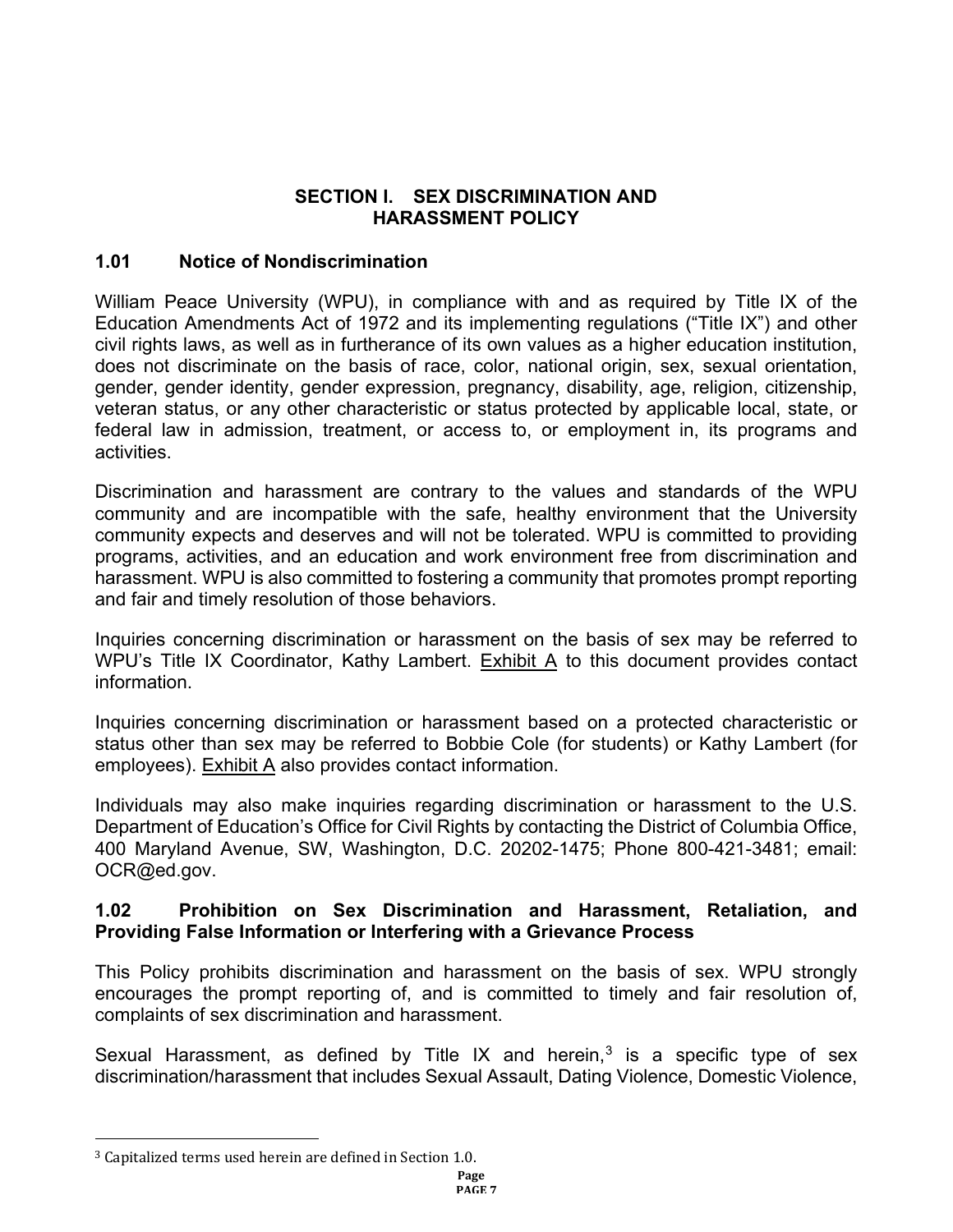and Stalking and that WPU addresses using its Title IX Sexual Harassment Grievance Procedures, as required by Title IX.

This Policy also prohibits Retaliation, as defined by Title IX and herein. Complaints alleging Retaliation may be filed with the Title IX Coordinator and, at the discretion of the Title IX Coordinator, may be addressed under WPU 's Title IX Sexual Harassment Grievance Procedures or other grievance procedures adopted by the University.

Additionally, any individual who knowingly files a false formal complaint or who interferes with a WPU grievance process may be subject to disciplinary action. Interference with a grievance process may include, but is not limited to, attempting to coerce, compel, or prevent an individual from providing testimony or relevant information; removing, destroying, or altering documentation relevant to an investigation; or providing false or misleading information to WPU officials who are involved in the investigation and/or resolution of a formal complaint, or encouraging others to do so.

### <span id="page-5-0"></span>**1.03 Reporting and Period of Limitations**

Any person (whether or not alleged to be the victim) may report sex discrimination or harassment, including Sexual Harassment, in person, by mail, by telephone, or by electronic mail, using the contact information for the Title IX Coordinator or Title IX Deputy Coordinator listed in Exhibit A, or by any other means that results in the Title IX Coordinator receiving the person's verbal or written report. Such a report may be made at any time (including during non-business hours).

WPU *strongly encourages* all employees and other members of the University community to promptly report concerns regarding suspected or known discrimination/harassment on the basis of sex to the Title IX Coordinator.

In addition to the Title IX Coordinator, WPU has designated the following employees as individuals with the authority to institute corrective measures on behalf of the University: Brian Ralph, President; Frank Rizzo, Vice President for Student Life; Bobbie Cole, Assistant Vice President of Student Life and Director of Residence Life; and Rocky Yearwood, Vice President for Administration. Accordingly, these employees are *required* to report discrimination and harassment on the basis of sex to the Title IX Coordinator. In addition, all other employees are required to report discrimination and harassment on the basis of sex to the Title IX Coordinator or Deputy Title IX Coordinator.

Additionally, WPU has designated the following employees as confidential resources for students: University Counselors at 919-508-2163 and the Chaplain at 919-508-2049.

Information about sex discrimination or harassment shared with these confidential resources typically will not be reported to other WPU personnel (including the Title IX Coordinator), to the Respondent, or to others, unless the disclosing individual gives their consent to the disclosure or the law requires it (as may be the case with abuse involving a minor or under conditions involving imminent physical harm, for example). Confidential resources may report *non-identifying* statistical information to the Title IX Coordinator for recordkeeping and compliance purposes.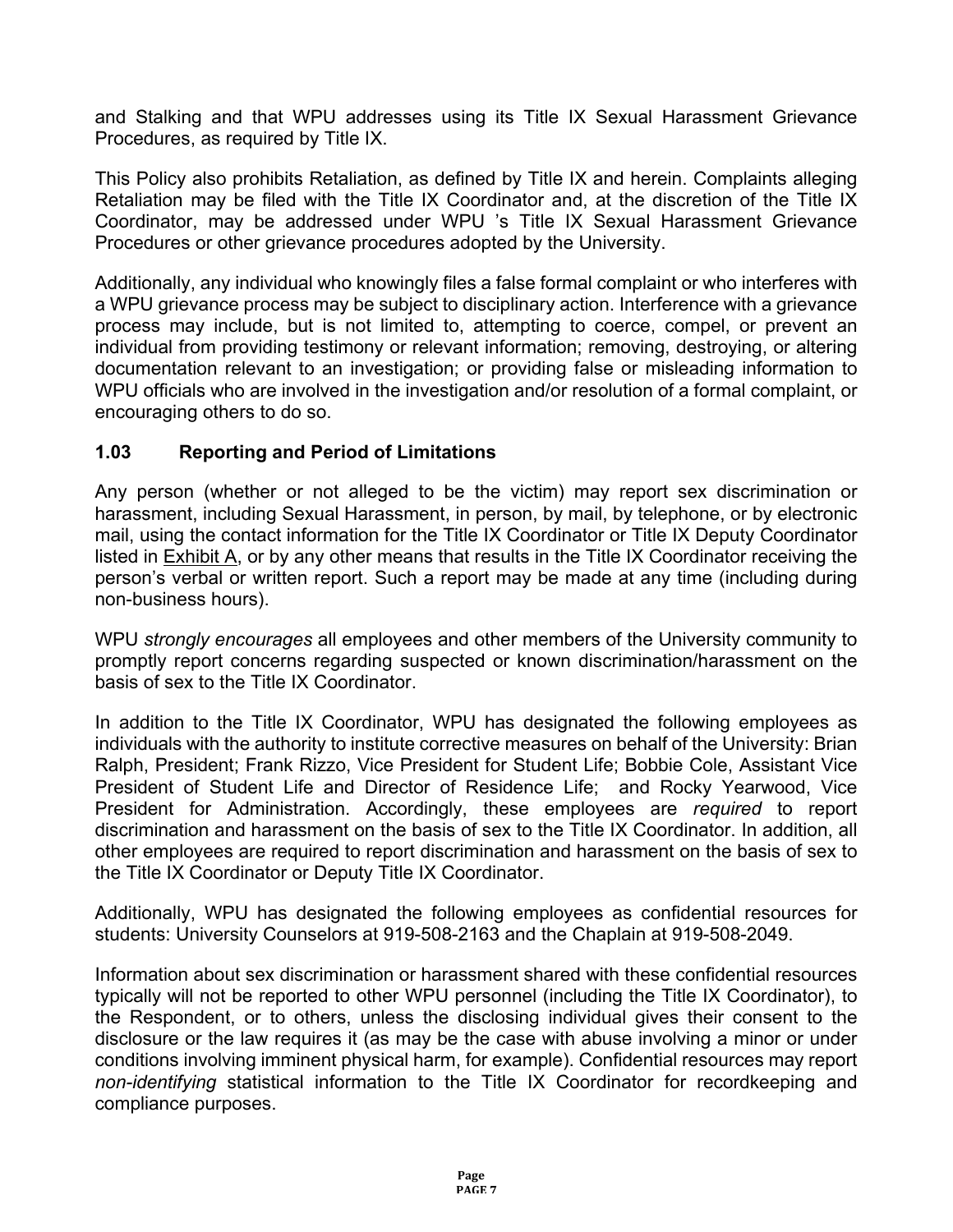WPU will address allegations of sex discrimination and harassment appropriately no matter the length of time that has passed since the alleged conduct. However, the University strongly encourages prompt reporting to preserve evidence for a potential legal or disciplinary proceeding. Delay may compromise the ability to investigate, particularly if the individuals involved in the alleged conduct are no longer William Peace University students or employees.

# **1.04 Applicability of Policy and Grievance Procedures**

This Policy applies to any allegation of sex discrimination or harassment made by or against a student or an employee of William Peace University or a third party, regardless of sex, sexual orientation, sexual identity, gender expression, or gender identity.

The Title IX Sexual Harassment Grievance Procedures apply only to allegations of Sexual Harassment in WPU's Education Program or Activity (as defined herein).<sup>[4](#page-6-1)</sup>

WPU will address allegations of other types of sexual harassment (i.e., that do not meet the definition of Title IX Sexual Harassment) by: (1) using other student and employee conduct disciplinary procedures deemed appropriate by the Title IX Coordinator in consultation with other WPU administrators; and/or (2) with Supportive Measures, which are defined and discussed in more detail herein.

# **1.05 Rights of Parents**

When a student Complainant or Respondent is a minor or has a guardian appointed and their parent or guardian has the legal right to act on the student's behalf, then the parent or guardian may file a Formal Complaint on behalf of the student, although the student would be the "Complainant." In such a situation, the parent or guardian may exercise the rights granted to the student under this Policy, including requesting supportive measures and participating in a grievance process. Similarly, the parent or guardian may accompany the student to meetings, interviews, and hearings during a grievance process to exercise rights on behalf of the student, while the student's Advisor of choice may be a different person from the parent or guardian. Whether or not a parent or guardian has the legal right to act on behalf of an individual would be determined by state law, court orders, child custody arrangements, or other sources granting legal rights to parents or guardians.

Additionally, the Family Educational Rights and Privacy Act (FERPA) and its implementing regulations address the circumstances under which a parent or guardian is permitted to inspect and review a student's education records. However, in circumstances in which FERPA would not grant a party the opportunity to inspect and review evidence in connection with a grievance process, pursuant to Title IX and its implementing regulations, the student has an opportunity to do so, and a parent or guardian who has a legal right to act on behalf of the student has the same opportunity.

# <span id="page-6-0"></span>**1.06 Definitions Applicable to Policy and Grievance Procedures**

Capitalized terms used herein are defined as follows.

<span id="page-6-1"></span><sup>4</sup> And, at the discretion of the Title Coordinator, to related allegations of Retaliation.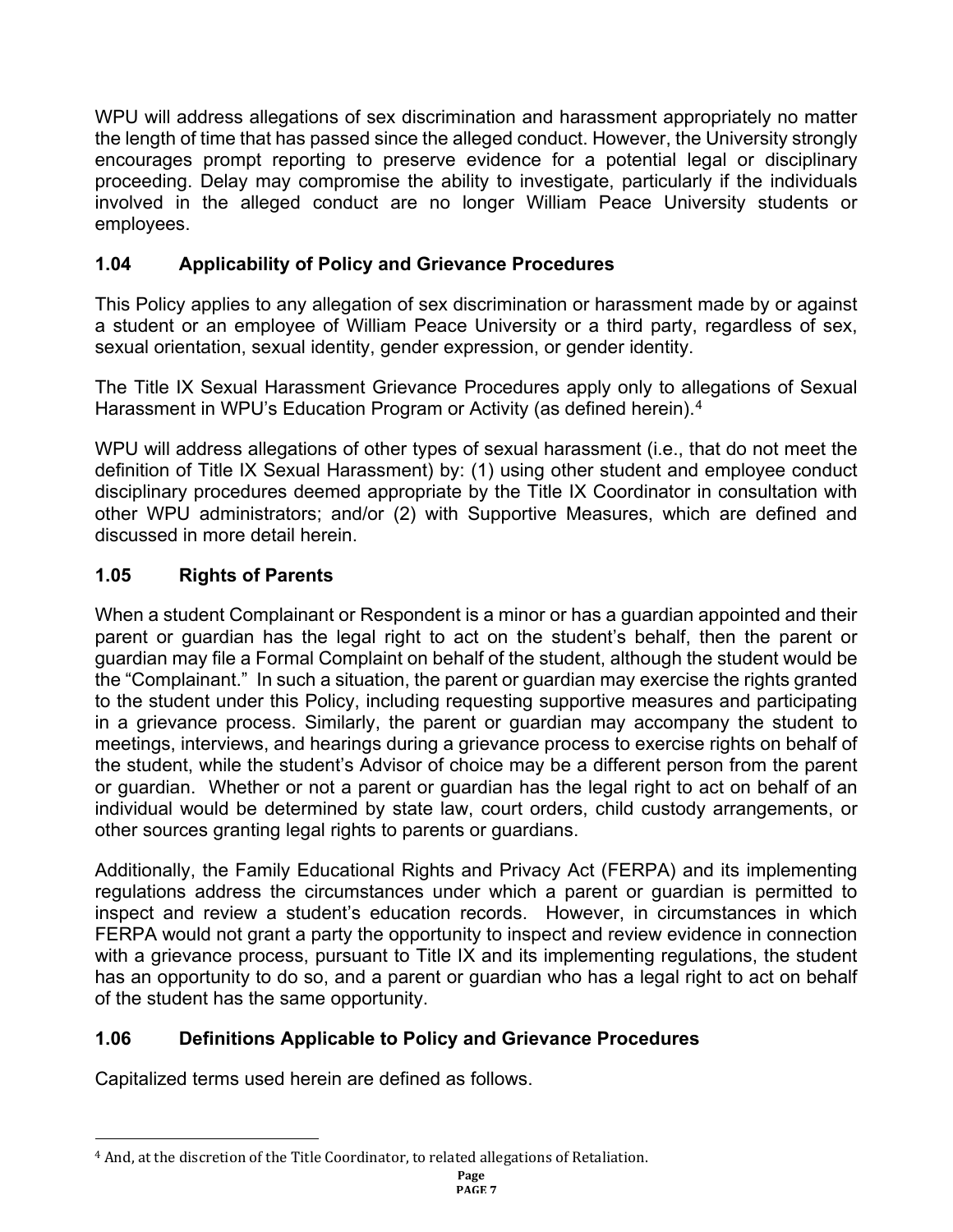**"Actual Knowledge"** means notice of Sexual Harassment or allegations of Sexual Harassment to WPU's Title IX Coordinator, Deputy Coordinator, Vice President for Administration, or Assistant Director of Human Resources. "**Notice**" as used in this paragraph includes, but is not limited to, a report of Sexual Harassment to the Title IX Coordinator.<sup>[5](#page-7-0)</sup>

**"Clery Act"** refers to the Jeanne Clery Disclosure of Campus Security Policy and Campus Crime Statistics Act, which is a federal statute codified at 20 U.S.C. § 1092(f), with implementing regulations in the U.S. Code of Federal Regulations at 34 C.F.R. § 668.46. The Clery Act requires all colleges and universities that participate in federal financial aid programs to keep and disclose information about crime on and near their respective campuses.

**"Complainant"** means an individual who is alleged to be the victim of conduct that could constitute Sexual Harassment, irrespective of whether a formal complaint has been filed.

**"Consent"** is informed, freely and actively given, mutually understandable (clear) words or actions that indicate a willingness and readiness to participate in mutually agreed upon sexual activity. Consent is mutually understandable when a reasonable person would consider the words or actions of the parties to have manifested a clear and unambiguous agreement between them to engage in certain conduct with each other. Consent cannot be gained by ignoring or acting in spite of the objections of another.

Consent cannot be inferred from: silence, passivity, or lack of resistance alone; a current or previous dating or sexual relationship alone (or the existence of such a relationship with anyone else); attire; the buying of dinner or the spending of money on a date; or consent previously given (i.e., consenting to one sexual act does not imply consent to another sexual act).

Consent is not effective if it is obtained through the use of physical force, violence, duress, deception, intimidation, coercion, or the threat, expressed or implied, of bodily injury. Whether a party used any of these means to obtain consent will be determined by reference to the perception of a reasonable person found in the same or similar circumstances.

Consent may never be given by the following individuals: minors under the age of 16, even if the other participant did not know the minor's age; mentally or psychologically disabled persons, if their disability was reasonably knowable to a person who is not mentally disabled; or persons who are incapacitated (unable to fully understand what they are doing). The use of alcohol or drugs does not diminish one's responsibility to obtain Consent and does not excuse conduct that constitutes Sexual Harassment.

If at any time during a sexual act any confusion or ambiguity is or should reasonably be apparent on the issue of consent, it is incumbent upon each individual involved in the activity to stop and clarify the other's willingness and readiness to continue and capacity to consent. Neither party should make assumptions about the other's willingness and readiness to continue.

<span id="page-7-0"></span><sup>5</sup> This standard is not met through imputation of knowledge based solely on vicarious liability or constructive notice. This standard also is not met when the only individual with actual knowledge is the Respondent. The mere ability or obligation to report Sexual Harassment or to inform a student about how to report Sexual Harassment, or having been trained to do so, does not qualify an individual as one to whom notice of Sexual Harassment or allegations of Sexual Harassment constitutes actual knowledge.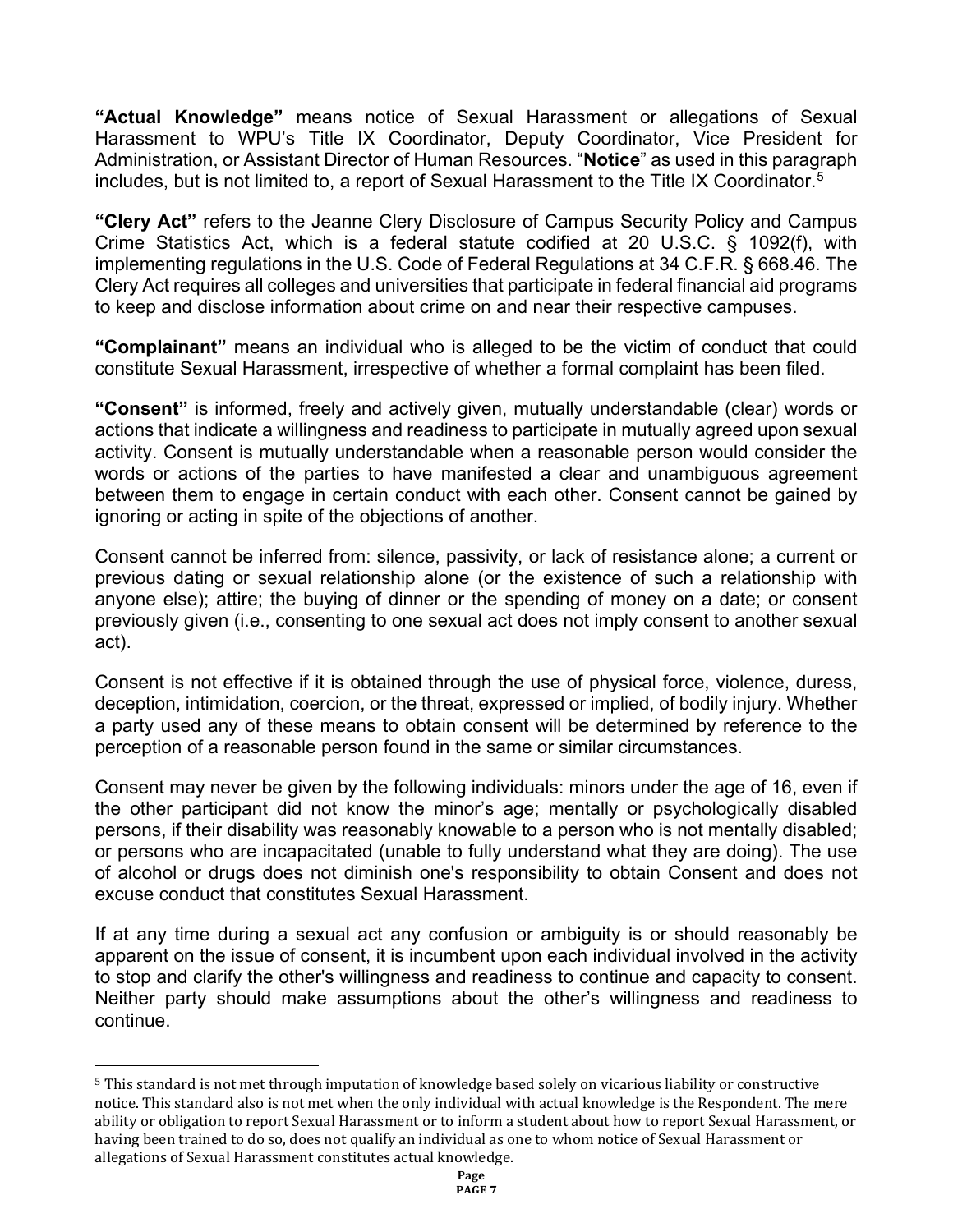**"Day"** means a business day, unless otherwise specified.

**"Education Program or Activity"** means all of WPU's operations and includes locations, events, or circumstances over which WPU exercised substantial control over both the Respondent and the context in which the alleged Sexual Harassment occurred.

**"Education Record"** has the meaning assigned to it under FERPA.

**"FERPA"** is the Family Educational Rights and Privacy Act, a federal statute codified at 20 U.S.C. § 1232g, with implementing regulations at 34 C.F.R. § 99. FERPA protects the privacy of student education records. FERPA grants to eligible students the right to access, inspect, and review education records, the right to challenge the content of education records, and the right to consent to the disclosure of Education Records.

**"Formal Complaint"** means a document filed by a Complainant or signed by the Title IX Coordinator alleging Sexual Harassment against a Respondent and requesting that WPU investigate the allegation of Sexual Harassment. At the time of filing a formal complaint, a Complainant must be participating in or attempting to participate in WPU's education program or activity. A formal complaint may be filed with the Title IX Coordinator or Title IX Deputy Coordinator in person, by mail, or by electronic mail by using the contact information listed for the Title IX Coordinator in **Exhibit A.** As used in this paragraph, the phrase "document filed by a Complainant" means a document or electronic submission that contains the Complainant's physical or digital signature, or otherwise indicates that the Complainant is the person filing the formal complaint.

**"Incapacitated"** means lacking the physical and/or mental ability to make informed, rational judgments. A person may be Incapacitated for a variety of reasons, including but not limited to being asleep or unconscious, having consumed alcohol or taken drugs, or experiencing blackouts or flashbacks.

**"Respondent"** means an individual who has been reported to be the perpetrator of conduct alleged to constitute Sexual Harassment.

**"Retaliation"** means (1) any adverse action (including direct and indirect intimidation, threats, coercion, discrimination, or harassment (including charges for conduct violations that do not involve sex discrimination or harassment or Sexual Harassment but that arise out of the same facts or circumstances as a report or complaint of sex discrimination or harassment or a report or formal complaint of Sexual Harassment) that is (2) threatened or taken against a person (a) for the purpose of interfering with any right or privilege secured by Title IX; or (b) because the person has made a report or formal complaint, testified, assisted, or participated or refused to participate in any manner in an investigation, proceeding, or hearing related to Title IX.  $6$ 

**"Sexual Harassment"** means conduct on the basis of sex that satisfies one or more of the following:

<span id="page-8-0"></span> $6$  Retaliation does not include (1) the exercise of rights protected under the First Amendment; (2) charging an individual with making a materially false statement in bad faith in the course of a grievance proceeding (provided, however, that a determination regarding responsibility alone is not sufficient to conclude that an individual made a materially false statement in bad faith); or (3) good faith actions lawfully pursued in response to a report of prohibited conduct.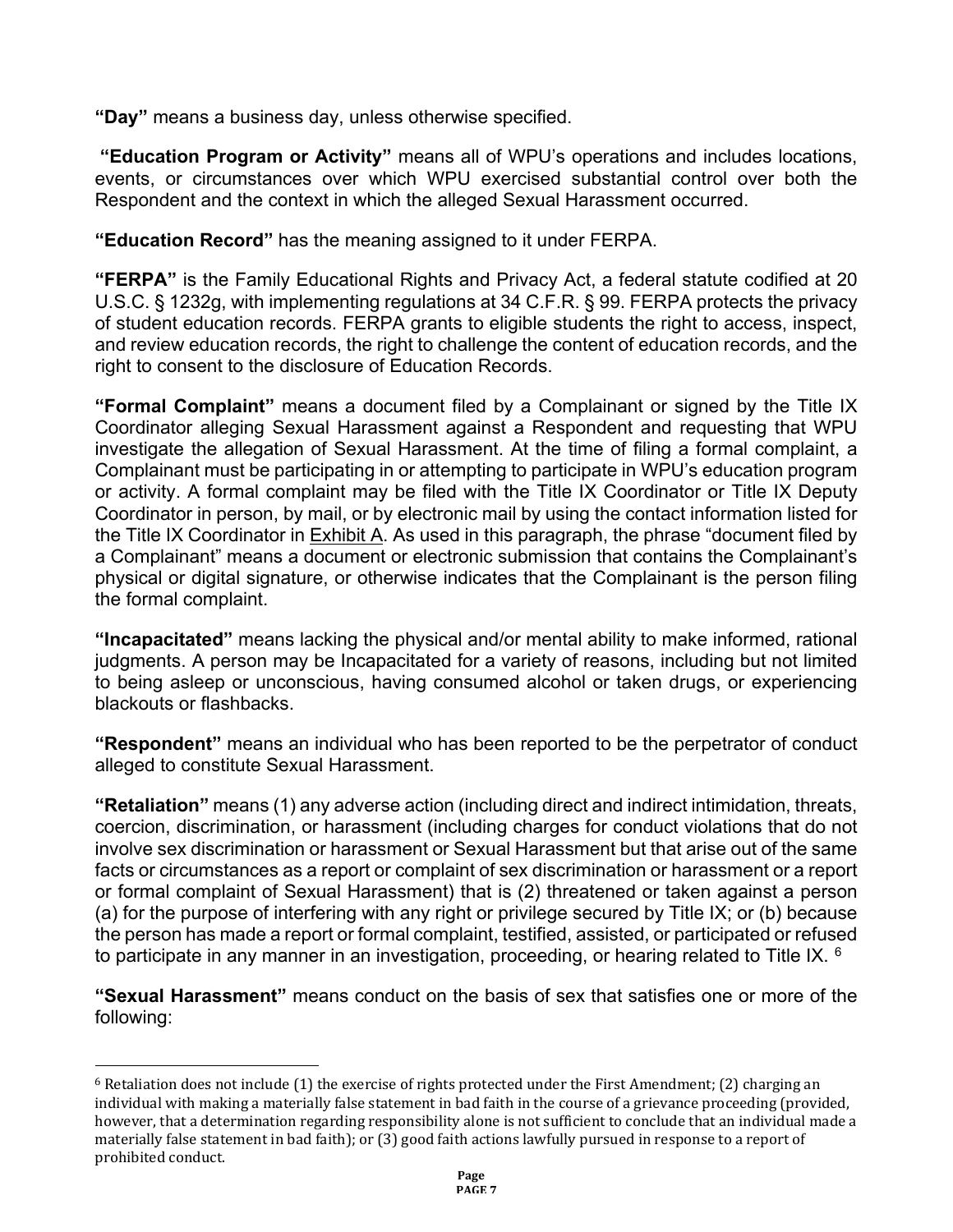(1) an employee of the University conditioning the provision of an aid, benefit, or service on an individual's participation in unwelcome sexual conduct. (commonly referred to *quid pro quo* harassment);

(2) unwelcome conduct determined by a reasonable person to be so severe, pervasive, and objectively offensive that it effectively denies a person equal access to WPU's education program or activity; or

(3) "**Sexual Assault,"** as defined in 20 U.S.C. § 1092(f)(6)(A)(v): an offense classified as a forcible or nonforcible sex offense under the uniform crime reporting system of the Federal Bureau of Investigation;

**"Dating Violence,"** as defined in 34 U.S.C. § 12291(a)(10): violence committed by a person—(A) who is or has been in a social relationship of a romantic or intimate nature with the victim; and (B) where the existence of such a relationship shall be determined based on a consideration of the following factors: (i) the length of the relationship; (ii) the type of relationship; and (iii) the frequency of interaction between the persons involved in the relationship;

**"Domestic Violence,"** as defined in 34 U.S.C. § 12291(a)(8): felony or misdemeanor crimes of violence committed by a current or former spouse or intimate partner of the victim, by a person with whom the victim shares a child in common, by a person who is cohabitating with or has cohabitated with the victim as a spouse or intimate partner, by a person similarly situated to a spouse of the victim under the domestic or family violence laws of the jurisdiction receiving grant monies, or by any other person against an adult or youth victim who is protected from that person's acts under the domestic or family violence laws of the jurisdiction; or

**"Stalking,"** as defined in 34 U.S.C. § 12291(a)(30): engaging in a course of conduct directed at a specific person that would cause a reasonable person to (A) fear for their safety or the safety of others; or (B) suffer substantial emotional distress.

**"Supportive Measures"** are non-disciplinary, non-punitive, individualized services offered as appropriate, as reasonably available, and without fee or charge to a Complainant and/or a Respondent before or after the filing of a Formal Complaint or where no Formal Complaint has been filed. Such measures are designed to restore or preserve equal access to WPU's Education Program or Activity without unreasonably burdening the other party, including measures designed to protect the safety of all parties or the University's educational environment or deter Sexual Harassment.

Supportive Measures may include, but are not limited to, counseling, extensions of deadlines or other course-related adjustments, modifications of work or class schedules, campus escort services, mutual restrictions on contact between the parties, changes in work or housing locations, leaves of absence, increased security, and monitoring of certain areas of the campus. William Peace University will maintain as confidential any supportive measures provided to a Complainant or a Respondent, to the extent that maintaining such confidentiality would not impair WPU's ability to provide the supportive measures. The Title IX Coordinator is responsible for coordinating the effective implementation of supportive measures.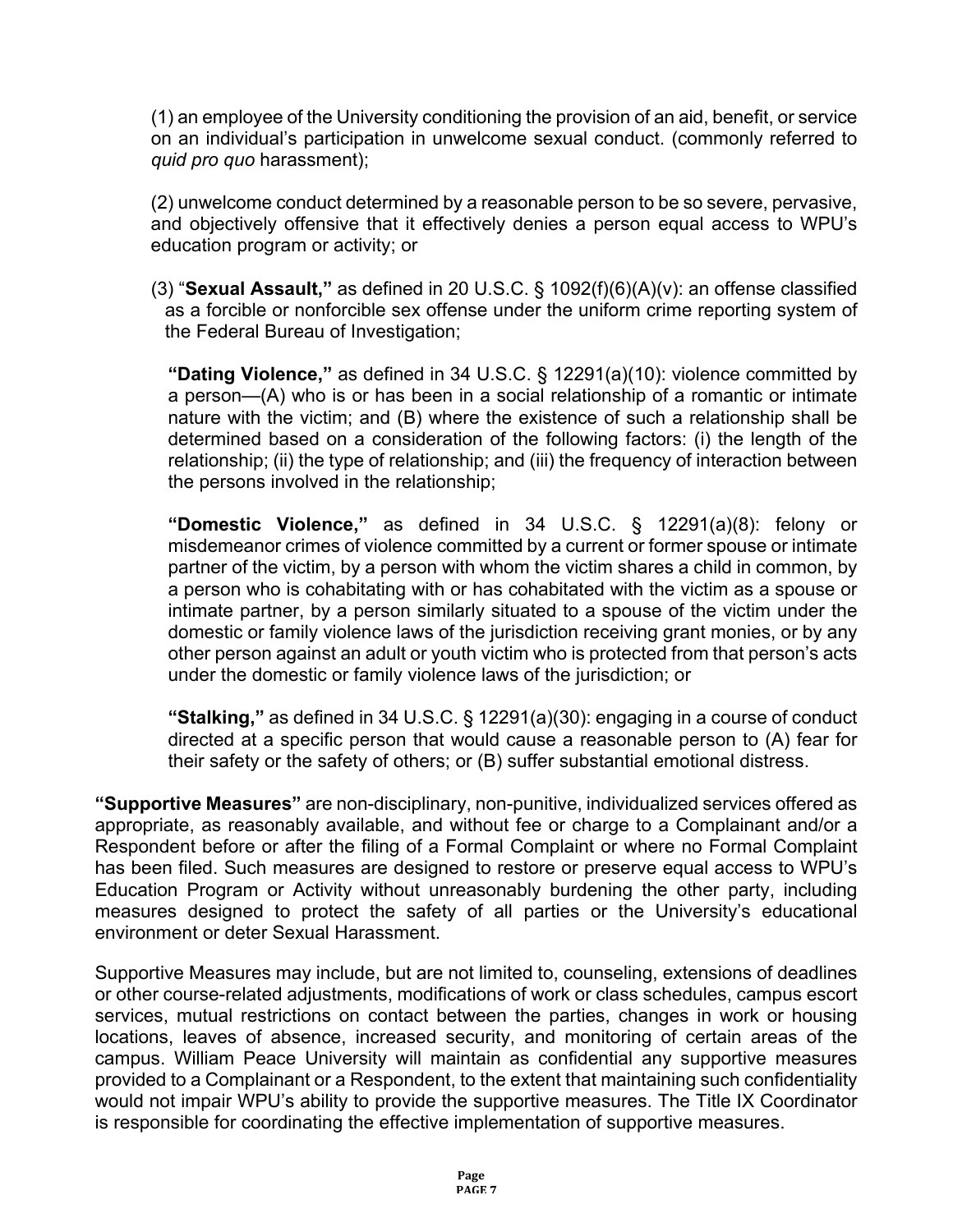#### **SECTION II. TITLE IX SEXUAL HARASSMENT GRIEVANCE PROCEDURES**

## <span id="page-10-0"></span>**A. APPLICABILITY, COMPLAINT INTAKE, AND OVERARCHING PROVISIONS**

#### <span id="page-10-1"></span>**2A.01 Applicability of Grievance Procedures**

As noted above, these grievance procedures apply to allegations of Sexual Harassment in William Peace University's education program or activity (and to related retaliation, at the discretion of the Title IX Coordinator). WPU treats Complainants and Respondents equitably by providing remedies to a Complainant where WPU makes a determination of responsibility for Sexual Harassment against a Respondent under these grievance procedures and also by following these grievance procedures before imposing any disciplinary sanctions against a Respondent for Sexual Harassment.

## <span id="page-10-2"></span>**2A.02 Obligation to Respond and Initial Outreach to Complainant**

When WPU has actual knowledge of sexual harassment (or allegations thereof) against a person in the United States in its education program or activity, WPU is obligated to respond and to follow Title IX's specific requirements, which are addressed and incorporated in these grievance procedures.

Promptly upon receiving allegations of sexual harassment against a person in the United States in WPU's education program or activity, the Title IX Coordinator or Deputy Coordinator will contact the Complainant to discuss the availability of supportive measures with or without the filing of a formal complaint and to explain to the Complainant the process for filing a formal complaint.

## <span id="page-10-3"></span>**2A.03 Filing of a Formal Complaint**

As noted in the Definitions section, a formal complaint means a document filed by a Complainant or signed by the Title IX Coordinator alleging sexual harassment against a Respondent and requesting that WPU investigate the allegation(s) of sexual harassment. At the time of filing a formal complaint, a Complainant must be participating in or attempting to participate in WPU's education program or activity. A formal complaint may be filed with the Title IX Coordinator or Title IX Deputy Coordinator in person, by mail, or by electronic mail, by using the contact information listed in Exhibit A and the Formal Complaint Form listed in Exhibit B. As used in this paragraph, the phrase "document filed by a Complainant" means a document or electronic submission that contains the Complainant's physical or digital signature or otherwise indicates that the Complainant is the person filing the formal complaint.

When the Title IX Coordinator believes that, with or without the Complainant's desire to participate in a grievance process, a non-deliberately indifferent response to the allegations requires an investigation, the Title IX Coordinator has the discretion to initiate the grievance process by signing a formal complaint. Where the Title IX Coordinator signs a formal complaint, the Title IX Coordinator is not a Complainant or otherwise a party under these grievance procedures. Furthermore, initiation of a formal complaint by the Title IX Coordinator is not sufficient alone to imply bias or that the Title IX Coordinator is taking a position adverse to the Respondent.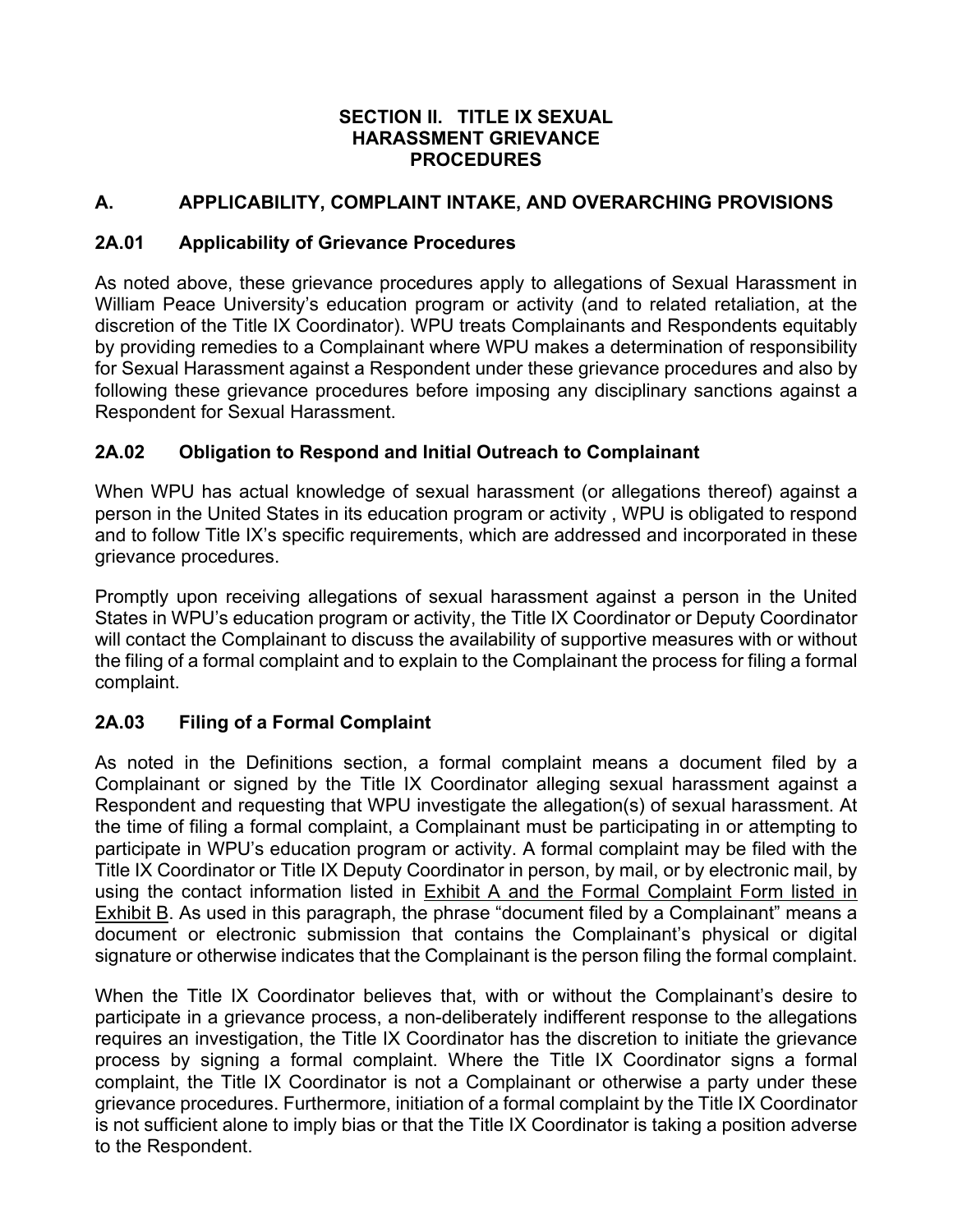Once a formal complaint is initiated, an alleged victim will be referred to as a "Complainant," and an alleged perpetrator will be referred to as a "Respondent."

## <span id="page-11-0"></span>**2A.04 Notice of Allegations**

Upon receipt of a formal complaint, the Title IX Coordinator or Title IX Deputy Coordinator will provide the Complainant and any known Respondent written notice of these grievance procedures and of the allegations of conduct potentially constituting Sexual Harassment, including sufficient details known at the time and with at least five days to prepare a response before any initial interview. Sufficient details include the identities of the parties involved in the incident, if known, the conduct allegedly constituting Sexual Harassment, and the date and location of the alleged incident, if known.

The written notice will include a statement that the Respondent is presumed not responsible for the alleged conduct and that a determination regarding responsibility is made at the conclusion of the grievance process. The written notice also will inform the parties that they may have an advisor of their choice, who may be, but is not required to be, an attorney and that at appropriate junctures the parties and their advisors may review and inspect evidence collected during the investigation. Additionally, the written notice will inform the parties of WPU's prohibition on knowingly making false statements or knowingly submitting false information during the grievance process.

If, in the course of an investigation, WPU decides to investigate allegations of Sexual Harassment involving the Complainant or Respondent that are not included in the original written notice of allegations, WPU will provide notice of the additional allegations to the parties whose identities are known.

## <span id="page-11-1"></span>**2A.05 Dismissal**

William Peace University will investigate the allegations in a Formal Complaint; however, WPU *will* dismiss a Formal Complaint or a portion of the allegations therein if (1) the conduct alleged in the Formal Complaint, even if substantiated, would not constitute Sexual Harassment; (2) at the time of filing the formal complaint the Complainant was not participating in or attempting to participate in WPU's education program or activity; (3) the conduct alleged in the formal complaint did not occur in WPU's education program or activity; or (4) the conduct alleged in the formal complaint did not occur against an individual in the United States. Such a dismissal may take place at the conclusion of the investigation or at any time prior to the conclusion of the investigation.

Additionally, WPU *may* dismiss a formal complaint or a portion of the allegations therein if (1) the Complainant notifies the Title IX Coordinator in writing that the Complainant would like to withdraw the Formal Complaint or any allegations therein; (2) the Respondent is no longer enrolled or employed at WPU; or (3) despite efforts to do so, WPU is unable to gather evidence sufficient to reach a determination as to the Formal Complaint or allegations therein.

In the event the Title IX Coordinator determines that dismissal of a formal complaint or a portion of the allegations is appropriate, the Title IX Coordinator or Title IX Deputy Coordinator will promptly notify the parties in writing of the dismissal and the reasons for it. Dismissal does not impair WPU's ability to proceed with any appropriate investigatory or disciplinary actions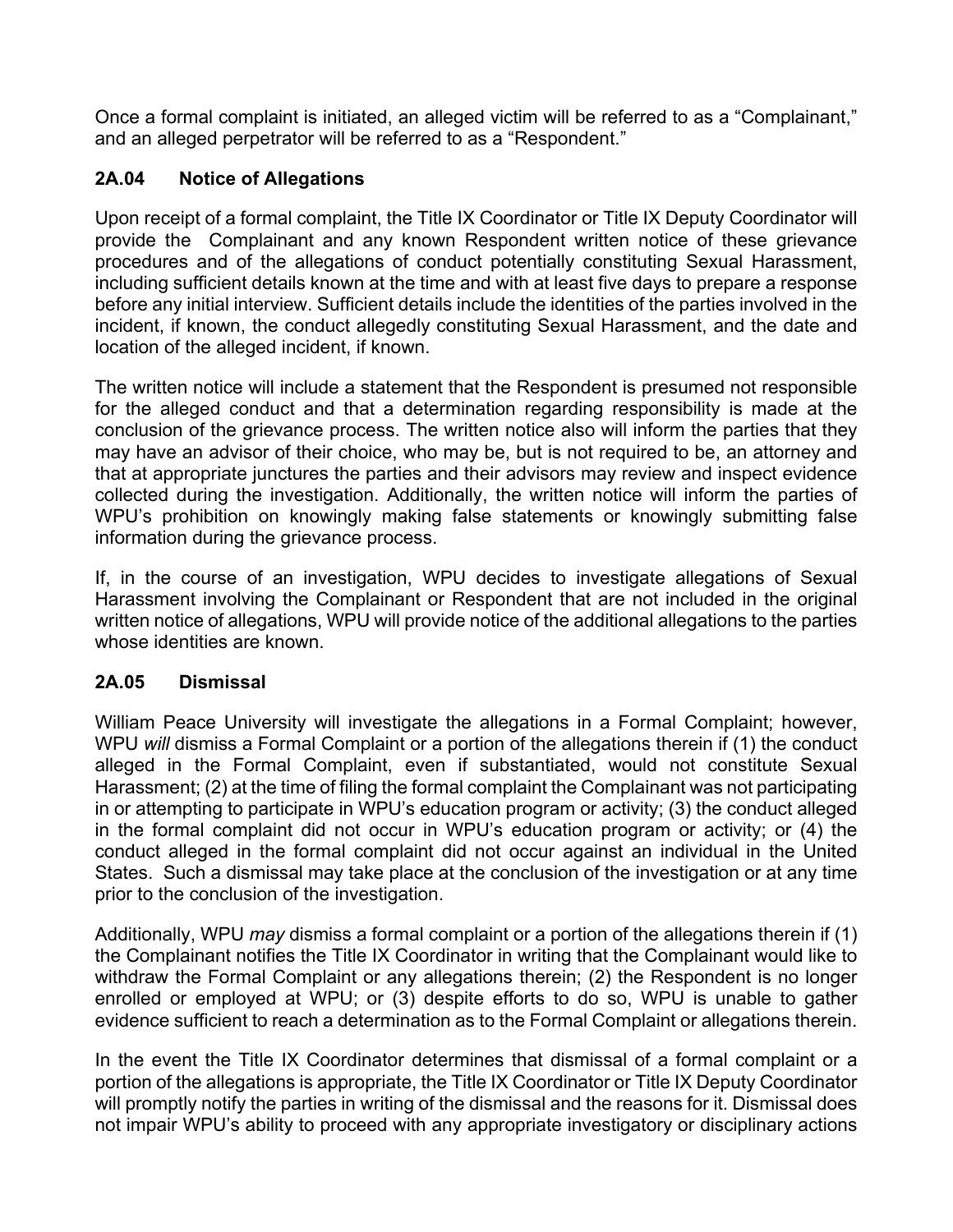under the Sex Discrimination and Harassment Policy or another WPU policy or procedure and/or to provide supportive Measures to the parties.

Either party may appeal a decision to dismiss a Formal Complaint or a portion of the allegations on the following grounds by submitting a written appeal to the Title IX Coordinator within five days of the issuance of the written notice of the dismissal: (1) procedural irregularity that affected the decision to dismiss; (2) new evidence that was not reasonably available at the time of dismissal and that could affect the outcome of the matter; or (3) the Title IX Coordinator or other participant in the dismissal having a conflict of interest or bias for or against Complainants or Respondents generally or the individual Complainant or Respondent that affected the decision to dismiss.

The Title IX Coordinator or Title IX Deputy Coordinator will promptly notify the other party of the appeal, and the non-appealing party may submit a response to the appeal within three days of notification of the appeal.

The Title IX Coordinator will appoint an Appeal Officer and will contemporaneously share the appeal officer's name and contact information with the Complainant and the Respondent.

Within two days of such appointment, the Complainant, or the Respondent may identify to the Title IX Coordinator in writing alleged conflicts of interest or bias on the part of the Appeal Officer. The Title IX Coordinator will consider such statements and will promptly assign a different Appeal Officer if the Title IX Coordinator determines that a material conflict of interest or material bias exists.

The Title IX Coordinator will forward the formal complaint and any documents upon which the dismissal decision was based, as well as the appeal and any response to the appeal to the Appeal Officer.

Within seven days of receipt of those materials, the appeal officer will determine whether any of the grounds for appeal warrant overturning or modifying the dismissal. The decision by the appeal officer is final.

#### <span id="page-12-0"></span>**2A.06 Advisors**

The Complainant and the Respondent may be accompanied to any meeting or proceeding under these Grievance Procedures by the advisor of their choice, who may be, but is not required to be, parent, guardian, or attorney. WPU will not limit the choice or presence of the advisor for either the Complainant or the Respondent in any meeting or grievance proceeding. Advisors, however, are not allowed to disrupt any such meeting or proceeding or to speak on behalf of the Complainant or the Respondent, with the exception of cross-examination during any hearing conducted under these grievance procedures, which must be conducted by an advisor and never personally by the Complainant or the Respondent.

Parties must provide the name and contact information of their advisor to the Title IX Coordinator in writing as soon as reasonably possible (at least four days prior to any meeting) and must provide updated information if their advisor changes. All advisors will be required to assent to WPU's expectations for advisors.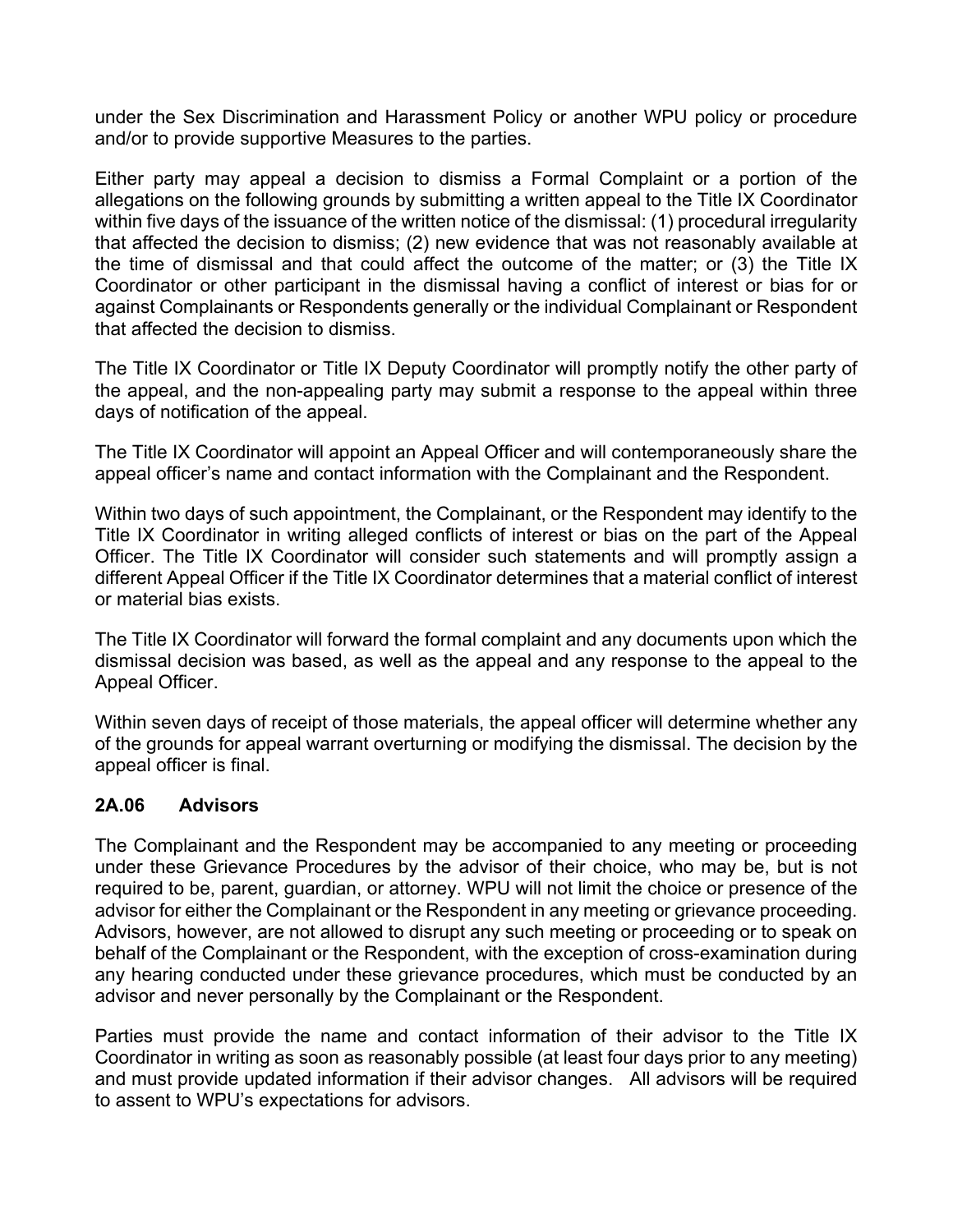If a party does not have an advisor present at the hearing, WPU will provide, without any charge to that party, an advisor of WPU's choice who may be, but is not required to be, an attorney, to conduct cross-examination on behalf of that party.

Absent accommodation for a disability, the Complainant and the Respondent may not be accompanied by more than one advisor or by other individuals during meetings or proceedings under these Grievance Procedures.

## **2A.07 Amnesty**

William Peace University considers the reporting and adjudication of Sexual Harassment to be of paramount importance. WPU does not condone underage drinking or the use of illegal drugs; however, WPU may extend amnesty to Complainants, Respondents, witnesses, and others involved in a grievance process from punitive sanctioning for illegal use of drugs and/or alcohol when evidence of such use is discovered or submitted in the course of a grievance process. Similarly, WPU may, in its discretion, provide amnesty for other conduct code violations that are discovered in the course of a grievance process.

## <span id="page-13-0"></span>**2A.08 Timing**

WPU will make every reasonable effort to ensure that the investigation and resolution of a formal complaint occurs in as timely and efficient a manner as possible. The timelines set forth in these grievance procedures are guidelines and may be altered for good cause with written notice to the Complainant and the Respondent of any delay or extension and the reasons for the action. Good cause may include considerations such as the absence of a party, a party's advisor, or a witness; concurrent law enforcement activity; natural disasters, pandemic restrictions, and similar occurrences; or the need for language assistance or accommodation of disabilities.

WPU will strive to complete its investigation and resolution of a formal complaint (not including an appeal, if applicable) within 90 days of the receipt of the formal complaint, absent extenuating circumstances. Hearings generally will take place within 20 days of the conclusion of the investigation. Within seven days of the conclusion of the hearing, both the Complainant and the Respondent will receive a written determination regarding responsibility.

Either party may request an extension of any deadline by providing the Title IX Coordinator with a written request for an extension that includes reference to the duration of the proposed extension and the basis for the request. The Title IX Coordinator will review the request and will make a determination with regard to the request within three days.

## <span id="page-13-1"></span>**2A.09 Written Notice of Meetings**

WPU will provide, to a party whose participation is invited or expected, written notice of the date, time, location, participants, and purpose of all hearings, investigative interviews, or other meetings with sufficient time for the party to prepare to participate.

## <span id="page-13-2"></span>**2A.10 Effect of Corollary Criminal Investigation**

WPU's investigation may be delayed temporarily while criminal investigators are gathering evidence. In the event of such a delay, WPU will implement any appropriate supportive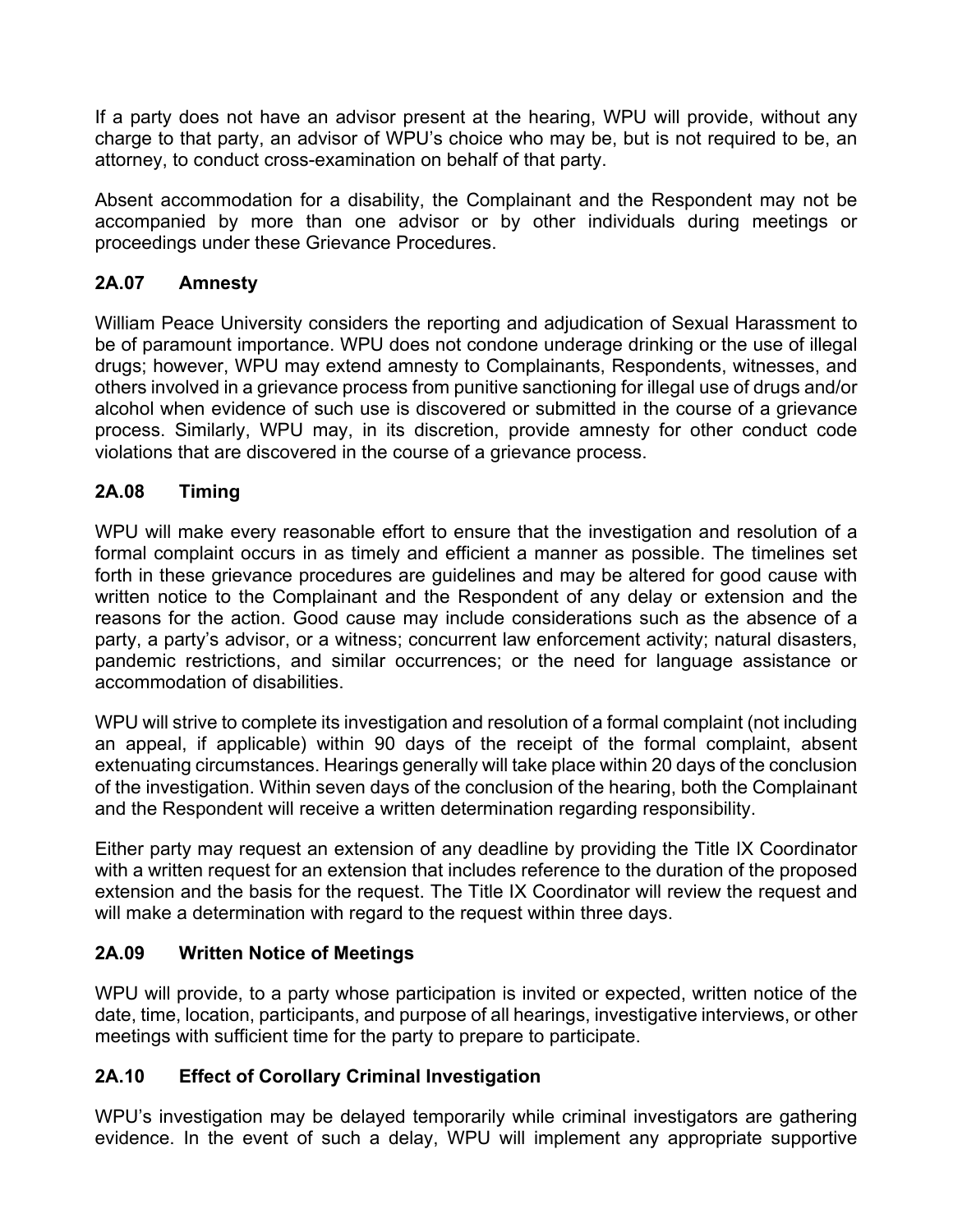measures and will evaluate the need for other actions necessary to assist or protect the Complainant, the Respondent, and/or the University community.

Neither the results of a criminal investigation nor the decision of law enforcement to investigate or decline to investigate a matter is determinative of whether Sexual Harassment has occurred in the eyes of William Peace University.

### **2A.11 Emergency Removal and Administrative Leave**

WPU may remove a Respondent from WPU's education program or activity on an emergency basis, provided that WPU first undertakes an individualized safety and risk analysis, determines that an immediate threat to the physical health or safety of any student or other individual arising from the allegations of Sexual Harassment justifies removal, provides the Respondent with notice and an opportunity to challenge the decision immediately following the removal, and does so in accordance with the Individuals with Disabilities Education Act, Section 504 of the Rehabilitation Act of 1973, and the Americans with Disabilities Act, as applicable.

Additionally, WPU may place a non-student employee Respondent on administrative leave during the pendency of WPU's response to allegations of Sexual Harassment provided that it does so in accordance with Section 504 of the Rehabilitation Act of 1973 and the Americans with Disabilities Act.

### <span id="page-14-0"></span>**2A.12 Effect of Respondent Withdrawal, Graduation, or Resignation During Grievance Process**

At the discretion of WPU, a Respondent who withdraws or resigns from WPU during the pendency of a grievance process under these grievance procedures may be barred from WPU property and WPU activities and events and may be ineligible for re-enrollment or to be re-hired. If a Respondent completes all requirements to graduate during the grievance process, WPU may hold the Respondent's diploma until full resolution of the formal complaint.

## <span id="page-14-1"></span>**2A.13 Privacy and Disclosure**

Except as may be permitted by FERPA or as required by law or to carry out any investigation or resolution of sex discrimination or harassment allegations, WPU will keep private the identity of any individual who has made a report or complaint of Sex Discrimination or Harassment (including any individual who has made a report or filed a formal complaint of Sexual Harassment), any Complainant, any Respondent, and any witness.

WPU may report alleged Sexual Harassment to local law enforcement if warranted by the nature of the allegations at issue, and WPU administrators will share information regarding alleged Sexual Harassment, as appropriate and necessary, in order to address and resolve the allegation(s) at issue, prevent the recurrence of similar Sexual Harassment, and address the effects of the Sexual Harassment. Additionally, information regarding alleged Sexual Harassment may be used as a statistical, anonymous report for data collection purposes under the Clery Act.

To comply with FERPA, Title IX, and other applicable laws and to provide an orderly process for the presentation and consideration of relevant information without undue intimidation or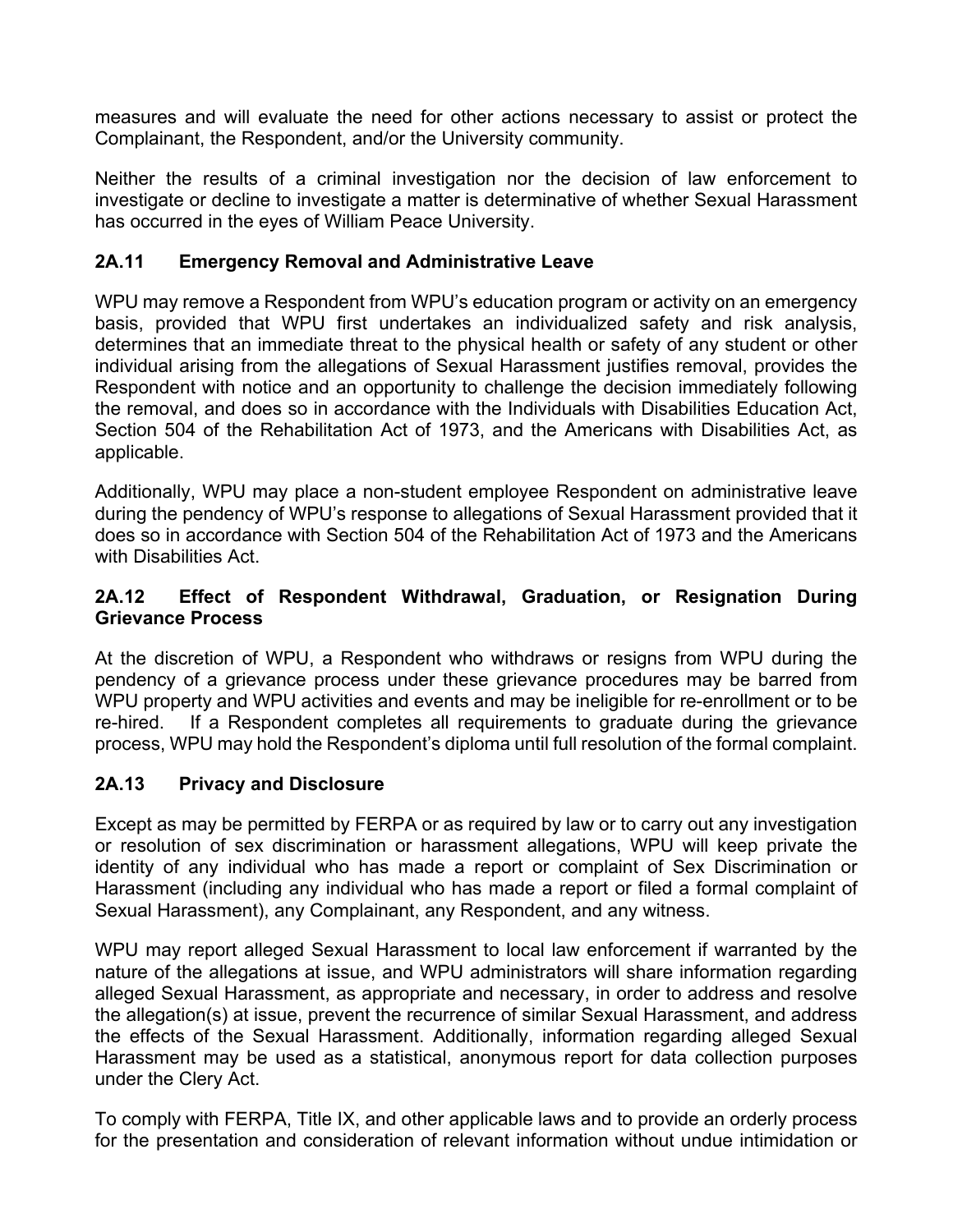pressure, processes carried out under these grievance procedures are not open to the general public. Accordingly, documents prepared in connection with such processes; documents, statements, or other information introduced in interviews, meetings, and proceedings; and the written determination regarding responsibility letter may not be disclosed outside of those processes except as may be required or authorized by law.

As permitted by and subject to the limitations of FERPA, WPU reserves the right to notify parent(s) or guardian(s) of a student Respondent of the outcome of any investigation involving that Respondent, redacting names of any other students who do not consent to the disclosure of their information. At the written request of a party, WPU may include a party's advisor on communications and share access to documents, including the investigation report. This access is subject to the advisor's acknowledgment and agreement to maintain the confidentiality of the documents. While WPU strongly encourages parties to maintain privacy in connection with a grievance process, WPU does not prohibit parties from discussing the allegations under investigation or in any way inhibit the parties from gathering or presenting relevant evidence. In addition, WPU's policy does not prohibit disclosure of the written determination regarding responsibility letter by either the Complainant or the Respondent.

### **2A.14 Conflicts of Interest, Bias, and Training**

William Peace University will ensure that any individual designated by WPU as a Title IX Coordinator, investigator, decision-maker, or informal resolution facilitator under these grievance procedures does not have a conflict of interest or bias for or against Complainants or Respondents generally or an individual Complainant or Respondent.

If any employee designated to participate in the investigation or resolution of a formal complaint is the Respondent or a relevant witness, then the Title IX Coordinator will appoint another employee to perform their duties. (If the Title IX Coordinator is the Respondent, then the President will appoint another employee to perform their duties.)

WPU also ensures that Title IX Coordinators, investigators, decision-makers, advisors, and informal resolution facilitators receive training, as applicable, on the definition of Sexual Harassment; the scope of WPU's education program or activity; how to conduct an investigation and grievance process, including hearings, appeals, and informal resolution processes; and how to serve impartially, including by avoiding prejudgment of the facts at issue, conflicts of interest, and bias.

WPU further ensures that decision-makers receive training on issues of relevance of questions and evidence, including when questions and evidence about the Complainant's sexual predisposition or prior sexual behavior are not relevant, and that investigators receive training on issues of relevance to create an investigative report that fairly summarizes relevant evidence. Additionally, the University ensures that decision-makers receive training on any technology to be used at live hearings.

Materials used to train Title IX Coordinators, investigators, decision-makers, advisors, and informal resolution facilitators will not rely on sex stereotypes and promote impartial investigations and adjudications of formal complaints of Sexual Harassment.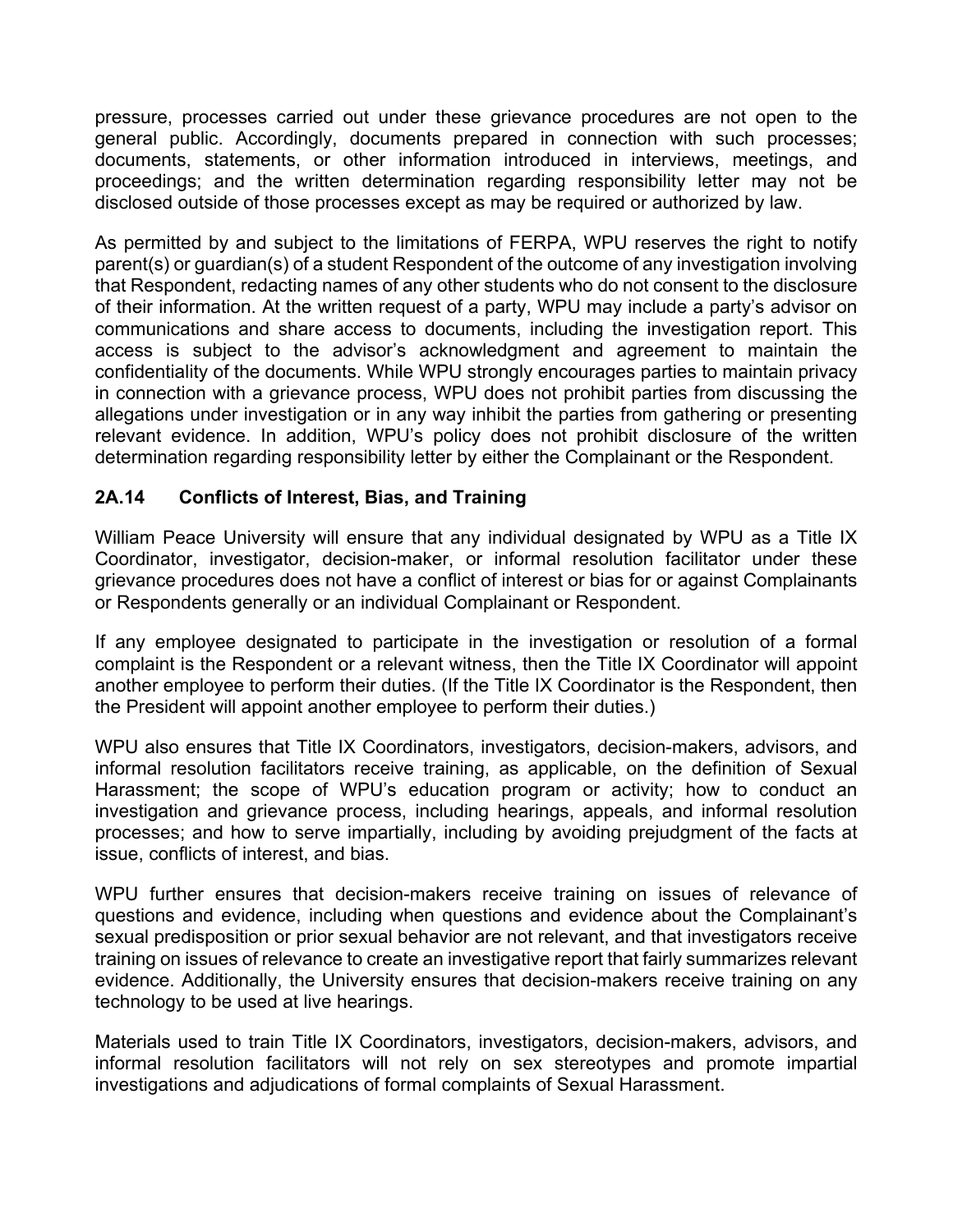# **2A.15 Burden of Proof**

At all times, the burden of proof and the burden of gathering evidence sufficient to reach a determination regarding responsibility rest on WPU, not on either of the parties.

## **2A.16 Presumption of No Responsibility until Determination**

Respondents are presumed to be not responsible for alleged Sexual Harassment until WPU makes a determination regarding responsibility pursuant to these Grievance Procedures.

## **2A.17 Objective Evaluation of All Relevant Evidence; Credibility Determinations**

The investigators and decision-makers under these grievance procedures will objectively evaluate all relevant evidence, including both inculpatory and exculpatory evidence, and will not make any credibility determinations based on a person's status as a Complainant, Respondent, or witness.

### **2A.18 Academic Freedom**

William Peace University affirms its commitment to academic freedom but notes that academic freedom does not allow any form of Sexual Harassment. WPU recognizes that an essential function of education is a probing of opinions and an exploration of ideas, some of which, because they are controversial, may cause students and others discomfort. This discomfort, as a product of free academic inquiry within a faculty member's area(s) of expertise, shall in no way be considered or construed to constitute Sexual Harassment. Academic inquiry may involve teaching, research, and extramural speech. Furthermore, nothing in this document shall be interpreted to prohibit bona fide academic requirements for a specific WPU program or activity. When investigating complaints that a party or the Title IX Coordinator believes may involve issues of academic freedom, the Title IX Coordinator will consult with the Vice President for Academic Affairs with respect to contemporary academic practices and standards.

## **2A.19 Documentation**

WPU will retain documentation (including but not limited to any Formal Complaint, notifications, recording or transcripts of interviews, investigative report, written findings of fact, petitions for appeal, notifications of decisions (including the written determination regarding responsibility letter), audio recordings of hearings, and written communication with the Complainant and Respondent), for no less than seven years.

## <span id="page-16-0"></span>**2A.20 Consolidation of Formal Complaints**

WPU may consolidate Formal Complaints as to allegations of Sexual Harassment against more than one Respondent, by more than one Complainant against one or more Respondents, or by one party against the other party where the allegations of Sexual Harassment arise out of the same facts or circumstances. Where a grievance process involves more than one Complainant or more than one Respondent, references in these Grievance Procedures to the singular "party," "Complainant," or "Respondent" include the plural, as applicable.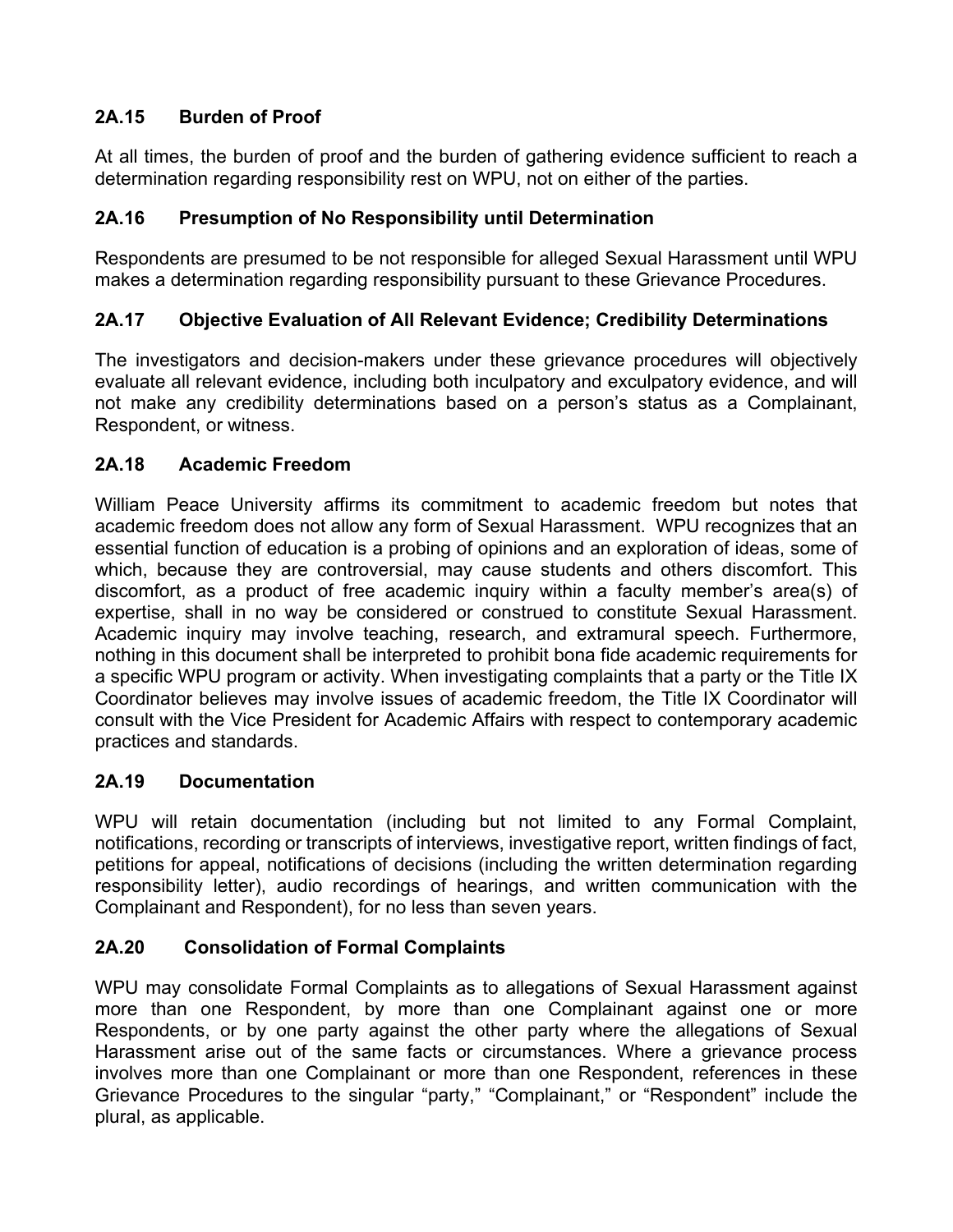#### **2A.21 Individuals with Disabilities**

WPU will make arrangements to ensure that individuals with disabilities are provided appropriate accommodations, to the extent necessary and available, to participate in WPU's grievance processes. Student requests for accommodation must be made to the Title IX Deputy Coordinator. All other requests for accommodation must be made to the Title IX Coordinator.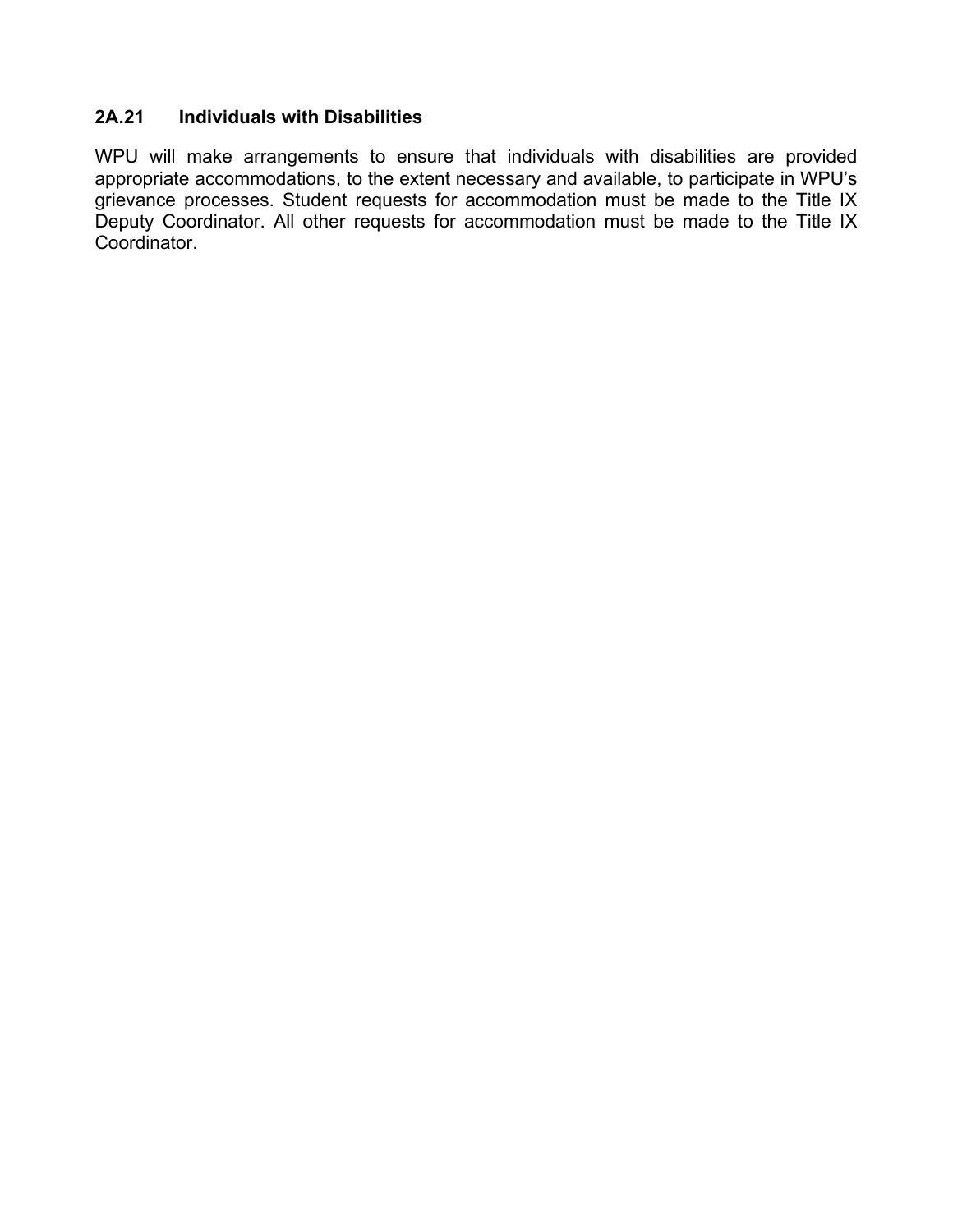# **B. THE INVESTIGATION**

## **2B.01 Appointment of Investigators and Challenging of the Same**

Unless a formal complaint is dismissed or the parties elect to participate in informal resolution (if offered), the Title IX Coordinator will promptly appoint one or more investigators. These investigators may be WPU employees, non-employees, or a combination of the two. The Title IX Coordinator will contemporaneously share their names and contact information with the Complainant and Respondent and also will forward a copy of the formal complaint to the investigators.

Within two days of such appointment, the Complainant or the Respondent may identify to the Title IX Coordinator in writing any alleged conflicts of interest or bias on the part of the assigned investigators. The Title IX Coordinator will consider such statements and will promptly assign different investigators if the Title IX Coordinator determines that a material conflict of interest or material bias exists.

### **2B.02 The Investigators' Activities**

Upon receipt of the formal complaint, the investigators will promptly begin their investigation, taking such steps as interviewing the Complainant, the Respondent, and witnesses (including expert witnesses, where applicable); summarizing such interviews in writing; collecting and reviewing relevant documents; visiting, inspecting, and taking or reviewing photographs of relevant sites; and collecting and reviewing other relevant evidence.

#### <span id="page-18-0"></span>**2B.03 The Investigative Report and Evidence Review**

The investigator(s) will prepare a written investigative report that fairly summarizes relevant evidence and includes items such as the formal complaint, written statements of position, summaries or transcripts of all interviews conducted, photographs, descriptions of relevant evidence, and summaries or copies of relevant electronic records.

Prior to the completion of the investigative report, the investigators will send to each party and the party's advisor, if any, an electronic or hard copy of any evidence obtained during the investigation that is directly related to the allegations raised in the formal complaint, including (1) any evidence upon which WPU does not intend to rely in reaching a determination regarding responsibility; and (2) both inculpatory and exculpatory evidence.

The parties have ten (10) days from the time that the evidence is provided to submit to the investigators a written response to the evidence. In the response, the parties may address the relevancy of any evidence that the parties believe should be included in or excluded from the investigative report and may also address any further investigation activities or questions that they believe are necessary. If a party wishes to submit additional evidence at this stage, they should explain how the evidence is relevant and why it was not previously provided. The investigator(s) make the decision on inclusion of the additional evidence.

The investigators will review and consider the parties' written submissions and may conduct additional investigative activities as appropriate prior to finalizing the investigative report. The need for additional investigative activities may result in a delay or extension to the timelines set forth in these grievance procedures.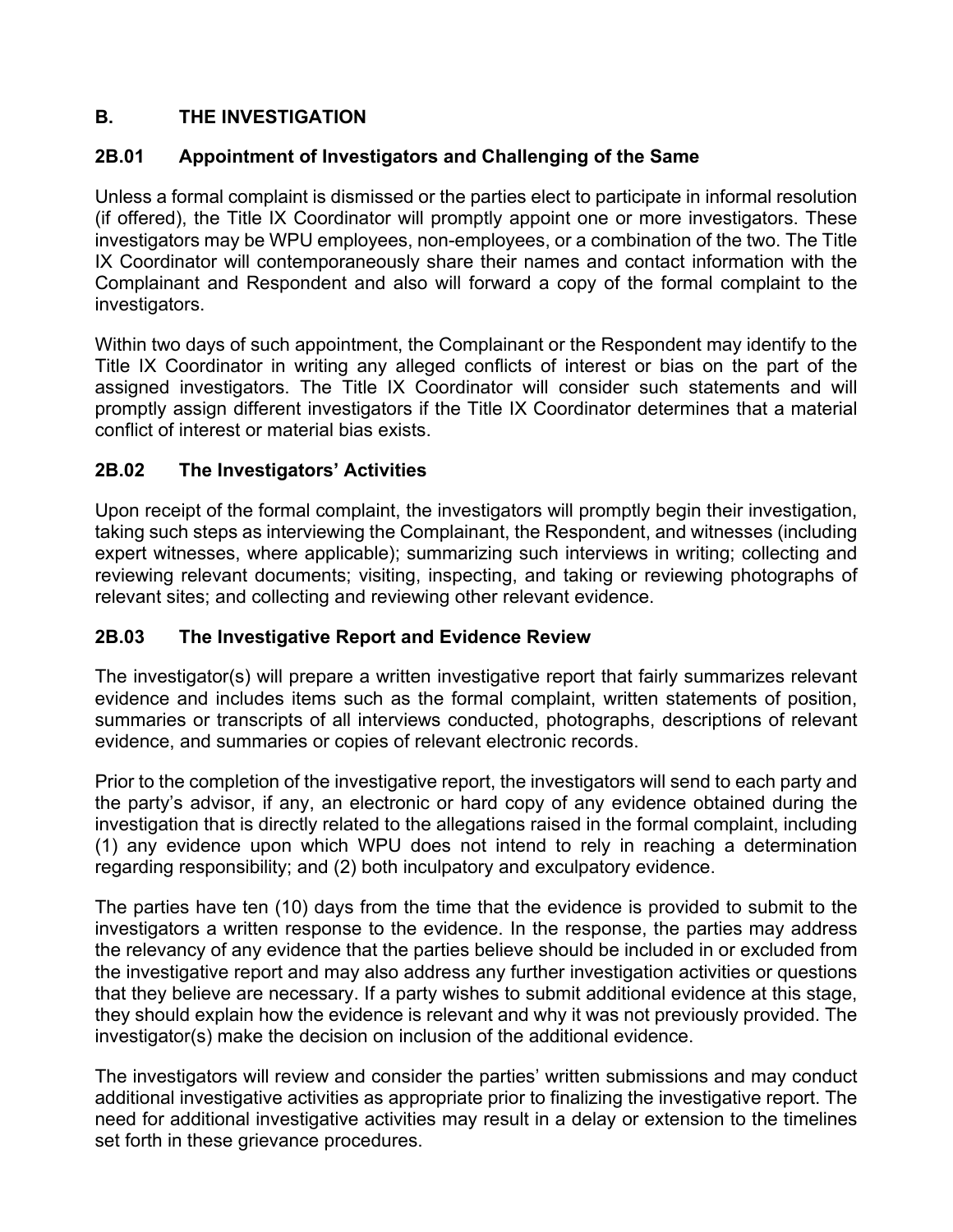At least ten (10) days prior to the hearing, the investigators will send an electronic or hard copy of the investigative report to each party and the party's advisor, if any. Any response a party wishes to make to the investigative report may be included in that party's pre-hearing statement, which is discussed more below in Section 2C.05.

Due to the sensitive nature of the investigative report, neither the parties nor their advisors may copy, publish, photograph, print, image, record or in any other manner duplicate the report. Parties who violate these restrictions may be disciplined, and advisors who violate these restrictions may be disciplined and/or be barred from further participation in the grievance process.

Nothing in this document restricts the ability of either party to discuss the allegations under investigation or to gather, preserve, and/or present relevant evidence.

## **2B.04 Submission of Evidence; Expert Witnesses**

Any evidence that the parties wish for the hearing officer to consider should be presented to the investigators as early as possible during the investigation process. Evidence that is not submitted in a timely manner and prior to finalization of the investigative report may be excluded from the hearing at the discretion of the hearing officer.

Similarly, all relevant witnesses should be identified to the investigators as early as possible during the investigation. The hearing officer generally will not call or consider written statements from witnesses who were not identified to investigators and interviewed during the investigation. However, in their discretion and for good cause, the hearing officer may choose to consider information from witnesses who were not interviewed during the investigation.

Any party who wishes to present testimony from an expert witness should identify that witness by providing the witness's name, contact information and a summary of (1) the witness's qualifications to offer expert testimony; and (2) any opinions the witness expects to offer related to the allegations or evidence. Any evidence upon which the witness relies must be provided to the investigators and will be made available to the other party and their advisor, as well as to any expert witness the other party has identified. This information must be provided as early as possible in the investigation, and in no event, no later than finalization of the investigative report. The parties must make any expert witnesses available to be interviewed by investigators and to testify at the hearing. If an expert witness is not available to provide live testimony at the hearing, the hearing officer must disregard any information submitted by that expert.

#### **2B.05 Treatment Records**

WPU will not access, consider, disclose, or otherwise use in a grievance process any party's treatment records that are maintained by a physician, psychiatrist, psychologist or other recognized professional or paraprofessional acting in their professional/paraprofessional capacity unless the party provides voluntary, written consent.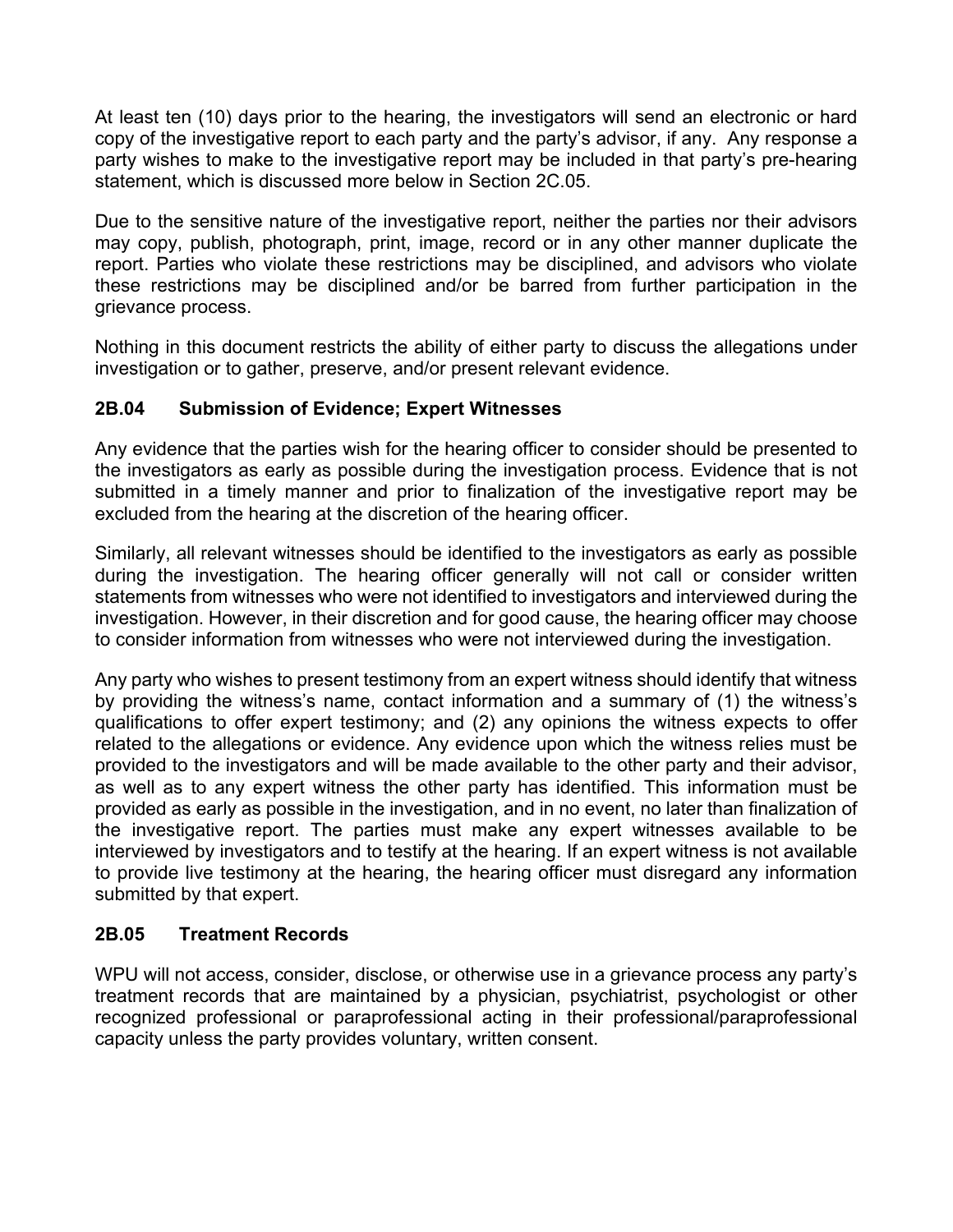# **C. HEARING AND APPEALS**

## **2C.01 The Formal Resolution Process**

Unless a Formal Complaint is dismissed or the parties elect to participate in informal resolution pursuant to section 2.D.01 below, following the investigation the appointed hearing officer will conduct a hearing in which they may question the Complainant, the Respondent, and any witnesses whose testimony the hearing officer deems relevant. During the hearing, the hearing officer and the parties may also question the investigators as necessary to clarify information provided in the investigative report.

## **2C.02 Appointment of the Hearing Officer and Challenging of the Same**

The Title IX Coordinator will appoint a hearing officer, who will administer the hearing, serve as the decision-maker regarding responsibility, and (as applicable) recommend sanctions. The hearing officer may be a WPU employee or non-employee. The Title IX Coordinator will contemporaneously share the hearing officer's name and contact information with the Complainant and the Respondent. The Title IX Coordinator will provide to the hearing officer the formal complaint, all evidence directly related to the allegations, the parties' written responses to the evidence, and the investigative report.

Within two days of such appointment, the Complainant or the Respondent may identify to the Title IX Coordinator in writing any alleged conflicts of interest or bias on the part of the hearing officer. The Title IX Coordinator will carefully consider such statements and will promptly assign a different hearing officer if the Title IX Coordinator determines that a material conflict of interest or material bias exists.

## **2C.03 Notice of the Hearing**

Promptly after the appointment of the hearing officer and no less than seven days prior to the hearing, the hearing officer will provide concurrent written notice to the Complainant and the Respondent setting forth the date, time, and location of the hearing. Any modifications to the hearing date, time, or location will be provided in writing to both parties prior to the date of the hearing.

## **2C.04 Pre-Hearing Submissions**

Each party may submit a written statement to the hearing officer that includes any response the party wishes to make to the investigative report. Each party's pre-hearing statement must be submitted at least five days prior to the hearing. The hearing officer will share the statement with the other party, who may submit a response within two days.

## **2C.05 Failure to Appear**

If any party, advisor, or witness fails to appear at the hearing after having been provided proper notice of the hearing as set forth above, then absent extenuating circumstances, the hearing officer will proceed with the hearing and issuance of their responsibility determination and, as applicable, sanction recommendation. WPU will provide an advisor to any party who attends the hearing unaccompanied.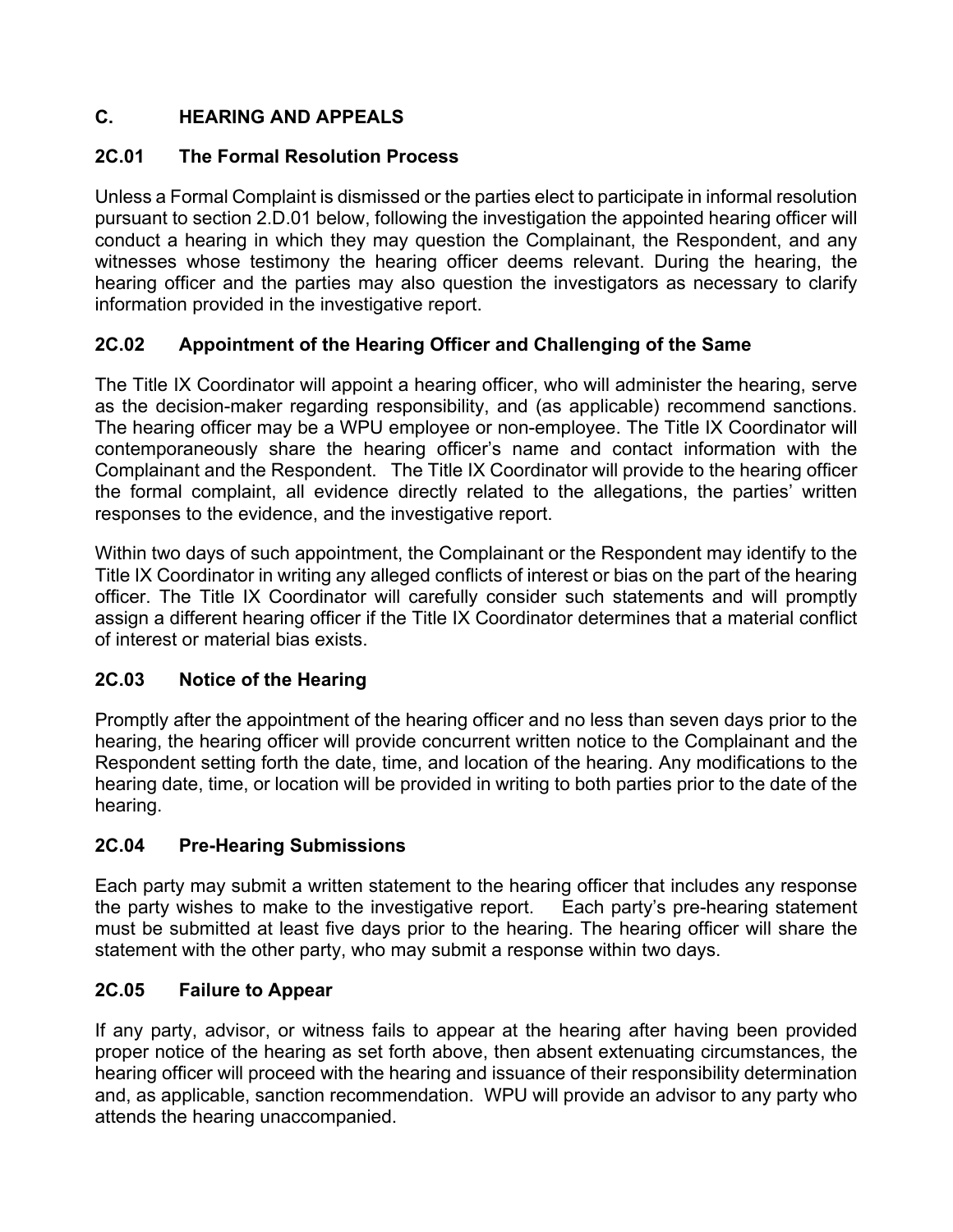### **2C.06 Evidentiary Matters**

A Title IX hearing does not take place within a court of law and is not bound by formal rules of evidence.

Evidence of and questions about the Complainant's sexual predisposition or prior sexual behavior are not relevant and will not be permitted at the hearing, with the following exceptions: (1) if the questions and evidence about the Complainant's prior sexual behavior are offered to prove that someone other than the Respondent committed the conduct alleged by the Complainant; or (2) if the questions and evidence concern specific incidents of the Complainant's prior sexual behavior with respect to the Respondent and are offered to prove **Consent** 

Evidence regarding the past sexual activity of the Respondent (regardless of whether the Respondent was formally investigated or found responsible for such conduct) may be permitted to show that the Respondent has engaged in a pattern of behavior similar to the alleged Sexual Harassment at issue before the hearing officer, provided that the Respondent has not been found "not responsible" by WPU in a proceeding related to such conduct.

WPU will not access, consider, disclose, or otherwise use in a grievance process any party's treatment records that are maintained by a physician, psychiatrist, psychologist or other recognized professional or paraprofessional acting in their professional/paraprofessional capacity unless the party provides voluntary, written consent. Questions and/or evidence that constitute or seek disclosure of information protected under a legally recognized privilege are not permitted, unless the person holding the privilege has waived the privilege in writing.

WPU will make the evidence that the investigators provided to the parties for their review and inspection prior to finalization of the investigative report available at the hearing to give each party equal opportunity to refer to such evidence during the hearing, including for purposes of cross-examination.

## **2C.07 Conduct of the Hearing and Questioning of Witnesses and Parties**

The hearing will be conducted with parties in separate rooms, using technology to ensure that each party can see and hear any party or witness answering questions. At the discretion of the hearing officer, the hearing may be conducted partially or entirely remotely, with any or all participants participating virtually.

The Complainant and the Respondent will have equal opportunity to address the hearing officer, if desired, and both the hearing officer and the parties' advisors will have the opportunity to question the other party and any witnesses, including investigators and expert witnesses. The hearing officer will first ask any questions of each party and each witness through direct examination. After the hearing officer has completed direct examination, the advisor for each party will have an opportunity to conduct a cross-questioning of the other party and/or the witnesses. Any questions that a party has for a witness or the other party must be posed by the party's advisor. A party's advisor will not have the opportunity to question the party for whom they serve as advisor.

Before a party or witness answers a question from the opposite party's advisor, the hearing officer will determine whether the question is relevant and allowed under these Grievance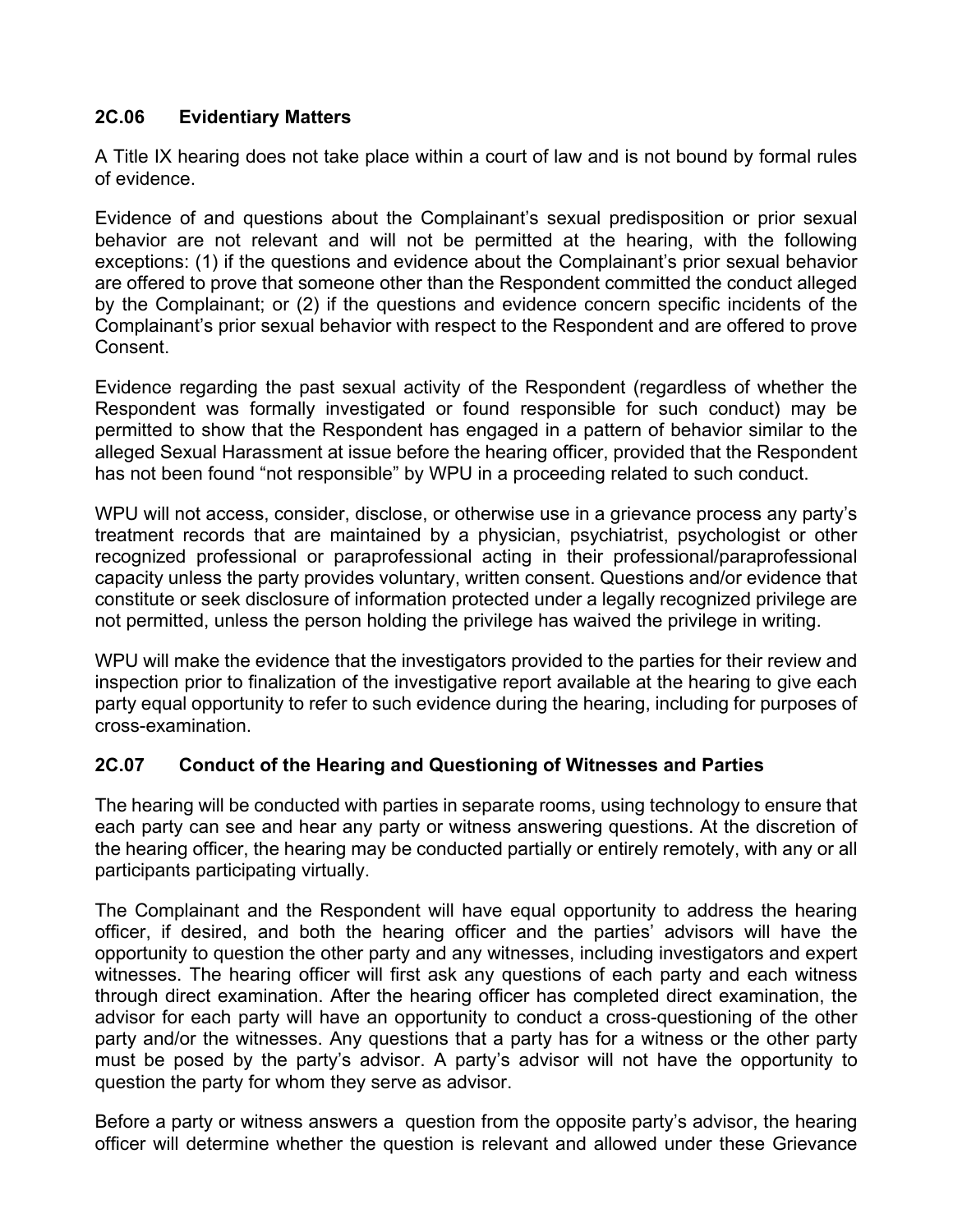Procedures. For example, the hearing officer may exclude as not relevant duplicative questions or questions posed solely to harass a witness or the other party. The hearing officer will explain any decision to exclude a question.

If a party does not have an advisor present at the hearing, WPU will provide an advisor, at no cost to the party, to conduct cross-questioning on behalf of that party.

Members of the WPU community are expected to provide truthful testimony, and any member of the WPU community who knowingly provides false information during this process is subject to discipline.

## **2C.08 Unavailability or Refusal to Testify or Submit to Questioning by Opposite Party Advisor**

The Respondent and/or the Complainant may choose not to testify at the hearing; however, the exercise of that option will not preclude the hearing officer from making their responsibility determination. if a party or witness does not submit to cross-examination at the hearing, the hearing officer may afford relevant statements made by that party or witness the weight that the hearing officer deems appropriate, taking into consideration factors such as the nature of the statement, the context in which the party or witness made the statement, and any other factor the hearing officer deems appropriate. The hearing officer will not draw an inference regarding responsibility based solely on a party's or witness' absence from the hearing or refusal to testify or submit to cross-examination.

## **2C.09 Recording**

WPU will record the hearing. This recording will be the only recording permitted of the proceedings and will be the property of WPU. The parties and the appeal officer may use the recording as part of the appeal process. Reasonable care will be taken to ensure a quality recording; however, technological problems that result in no recording or in an inaudible one will not affect the validity of the outcome of a hearing.

## **2C.10 The Determination of the Hearing Officer Regarding Responsibility**

Following the hearing, the hearing officer will determine whether the evidence establishes that it is more likely than not<sup>[7](#page-22-0)</sup> that the Respondent committed Sexual Harassment. The hearing officer will render a finding of "Responsible" or "Not Responsible" and will provide the rationale for the decision. If the Respondent is found "Responsible," the hearing officer will specify the specific type(s) of Sexual Harassment for which the Respondent is found "Responsible" (for example, Sexual Assault, Stalking, etc.). When feasible, the hearing officer will orally communicate the finding of "Responsible" or "Not Responsible" to the parties on the day of or day following the hearing. Additional information regarding the decision, including the rationale and sanctions (if applicable) will be communicated in the written determination regarding responsibility letter (as described below).

<span id="page-22-0"></span><sup>7</sup> In other words, the standard of proof will be the preponderance of the evidence standard.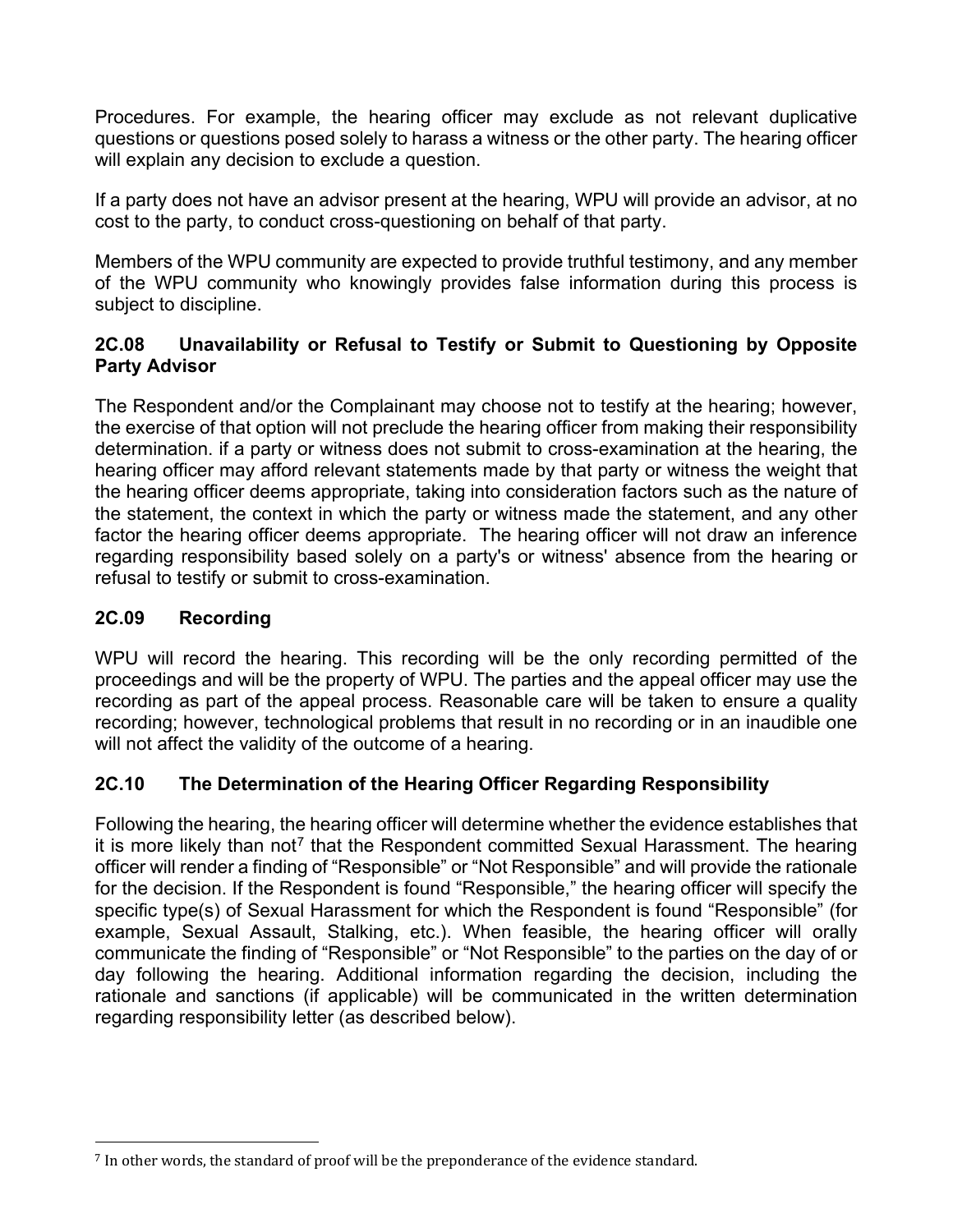## **2C.11 The Recommendation of the Hearing Officer Regarding Sanctions**

If the hearing officer determines that the Respondent is "Responsible," they will recommend appropriate sanctions to be imposed on the Respondent.

Sanctions following a finding of responsibility depend upon the nature and gravity of the misconduct, any record of prior discipline, or both. Sanctions for employees may include, but are not limited to, withholding a promotion or pay increase, reassigning employment, terminating employment, temporary suspension without pay, and compensation adjustments.

Sanctions for students may include, but are not limited to, expulsion or suspension from William Peace University, disciplinary probation, social restrictions, expulsion or suspension from campus housing, suspension or revocation of admission, suspension from the University, or revocation of degree.

Other potential sanctions for Respondents may include, but are not limited to, written warning, mandated counseling, completion of an intervention program, completion of violence risk assessment, parental notification, and/or education sanctions (such as community service, reflection paper(s), and/or fines) as deemed appropriate by the hearing officer.

In recommending sanctions, the hearing officer will consider whether a sanction will bring an end to, prevent a recurrence of, and remedy the effects of the Sexual Harassment. The hearing officer also will consider the impact of separating a student from their education.

## **2C.12 Review of Sanctions**

The hearing officer will determine appropriate sanction(s) and forward them to the Title IX Coordinator. The Coordinator and Deputy Coordinator(s) will review the sanctions to ensure they comply with sanctioning guidelines and in regard to the Respondent's disciplinary history, the institution's handling of similar cases, and other relevant factors. The Coordinator will confer with the hearing officer as appropriate. The hearing officer's sanctions are considered final if not appealed.

## **2C.13 Implementation of Sanctions**

Sanctions generally are effective immediately upon issuance of the written determination regarding responsibility letter described below. However, if necessary to protect the welfare of the Complainant, Respondent, or WPU University community, the hearing officer may recommend and/or the Title IX Coordinator may determine that any sanctions are effective at any time after the conclusion of the hearing and continue in effect until the issuance of the written determination regarding responsibility letter.

## **2C.14 Written Determination Regarding Responsibility**

Within seven days after the hearing, the hearing officer will issue a written determination regarding responsibility through the Title IX Coordinator to the Respondent and Complainant simultaneously.

The written determination regarding responsibility will (1) name the Respondent; (2) identify the allegations potentially constituting Sexual Harassment; (3) describe procedural steps taken from the filing of the Formal Complainant through the determination; (4) provide findings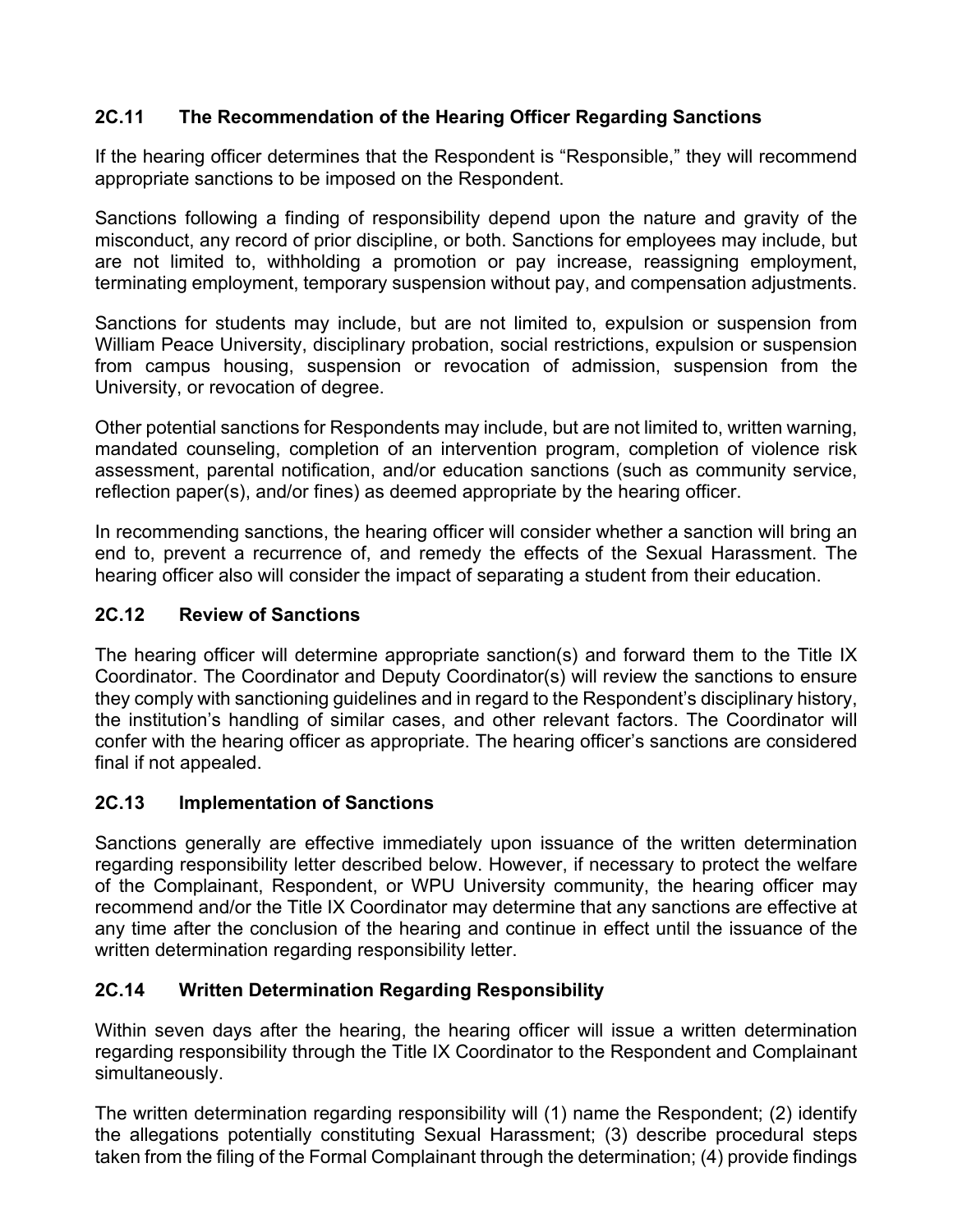of fact in support of the hearing officer's determination; and (5) provide a statement of rationale for the result as to each allegation, including the responsibility determination and any sanctions.

## **2C.15 Appeals**

The Complainant or the Respondent may appeal the decision of the hearing officer regarding responsibility and/or the sanction(s) imposed on the Respondent.

The following are the only permissible grounds for an appeal of the hearing officer's responsibility determination: (1) procedural irregularity that affected the outcome; (2) new evidence that was not reasonably available at the time of the determination and that could affect the outcome; and (3) the Title IX Coordinator, an investigator, or the hearing officer had a conflict of interest or bias that affected the outcome.

Sanctions may only be appealed on the ground that the severity is incommensurate to the gravity of the Sexual Harassment for which the Respondent was found responsible.

Appeals must be submitted in writing to the Title IX Coordinator within five days from the date of the written determination letter. The Title IX Coordinator will promptly inform the other party of the filing of the appeal. The other party will have three days from such notification to submit a written response to the appeal.

## **2C.16 Appointment of the Appeal Officer and Challenging of the Same**

Upon receipt of an appeal, the Title IX Coordinator, in consultation with the Deputy Coordinator, will appoint an appeal officer.

Within two days of such appointment, the Complainant or the Respondent may identify to the Title IX Coordinator in writing alleged conflicts of interest or bias posed by assigning that appeal officer. The Title IX Coordinator will carefully consider such statements and will promptly assign a different appeal officer if the Title IX Coordinator determines that a material conflict of interest or material bias exists.

## **2C.17 Appellate Review**

The Title IX Coordinator will share the Formal Complaint, the investigative report, the hearing recording, all statements introduced at the hearing, any other evidence considered by the hearing officer, the hearing officer's written findings, and the written appeal submissions with the appeal officer. In addition, if an appeal raises procedural issues, the Title IX Coordinator may provide the appeal officer additional information relevant to those issues.

Within ten (10) days of the receipt of the appeal, the appeal officer will determine (a) that the decision of the hearing officer should stand; or (b) that the decision of the hearing officer should be overturned and will issue a written explanation of that result and the rationale behind it.

In the event that the appeal officer determines that the decision of the hearing officer should be overturned, the appeal officer will specify, after consultation with the Title IX Coordinator and other William Peace University administrators as necessary, the appropriate steps to be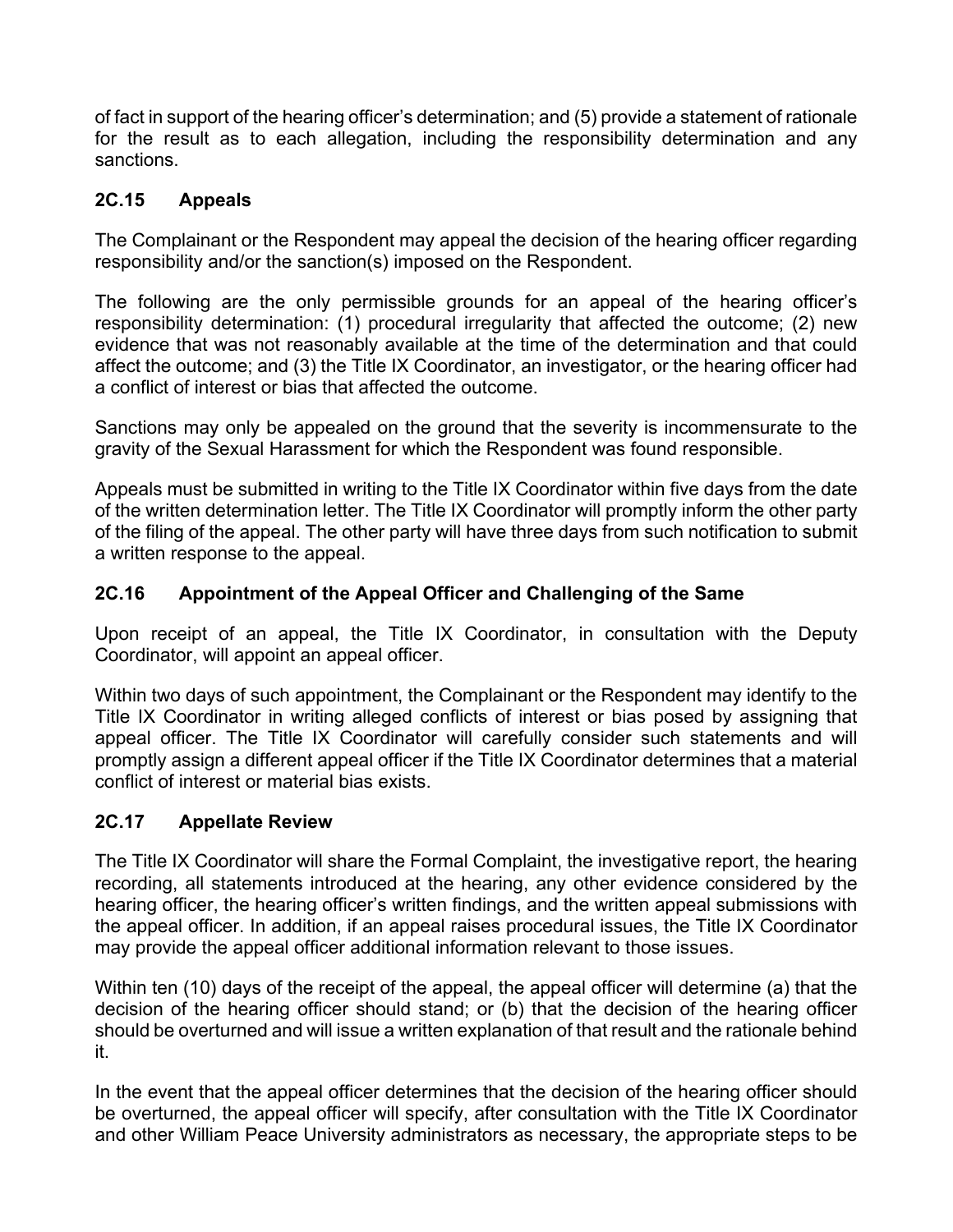taken to come to a final resolution of the Formal Complaint (which may include another hearing before the same hearing officer or a different one). D. INFORMAL

## **2D.01 Determination of Formal Versus Informal Resolution**

At any time before the issuance of the hearing officer's responsibility determination, the parties may elect to resolve the formal complaint through the informal resolution process, provided that (1) the parties both voluntarily consent in writing to such resolution; (2) both parties are students or employees of WPU; and (3) the Title IX Coordinator determines that informal resolution is an appropriate mechanism for resolving that specific formal complaint. Otherwise, a formal complaint that is not dismissed will proceed to a hearing. Informal resolution is not an appropriate mechanism for resolving a formal complaint by a student against an employee.

Informal resolution may not be selected for less than all of the misconduct alleged in the Formal Complaint. If the parties agree to informal resolution (and informal resolution is appropriate for all of the allegations at issue), then all of the allegations must be resolved according to the informal resolution process.

Either party has the right to terminate the informal resolution process at any time and proceed with formal resolution (i.e., a full investigation and hearing). Furthermore, the Title IX Coordinator may, where appropriate, terminate informal resolution and proceed with the formal resolution process instead.

#### **2D.02 Notice of Allegations and Notice of Informal Resolution and Facilitator**

The Title IX Coordinator will provide the parties a written notice disclosing the Formal Complaint's allegations and the requirements of the informal resolution process, including any circumstances under which WPU would preclude the parties from resuming a Formal Complaint arising from the same allegations.

When the formal complaint is to be resolved according to the informal resolution process, the Title IX Coordinator will designate a trained individual to serve as the informal resolution facilitator. The Title IX Coordinator will contemporaneously share the name of the informal resolution facilitator with the Complainant and the Respondent.

Within two days of such notification, the Complainant or Respondent may identify to the Title IX Coordinator in writing alleged conflicts of interest or bias posed by assigning that facilitator. The Title IX Coordinator will carefully consider such statements and will promptly assign a different facilitator if the Title IX Coordinator determines that a material conflict of interest or material bias exists.

## **2D.03 Facilitated Resolution**

The informal resolution facilitator will meet separately with each party to review the informal resolution process and the allegations in the formal complaint and to identify the outcome that each party seeks from the informal resolution process. If the facilitator determines that it would be productive for both parties to attend a resolution meeting, the facilitator will provide written notice to the Complainant and the Respondent setting forth the date, time, and location of that meeting. At the request of either party or at the discretion of the informal resolution facilitator,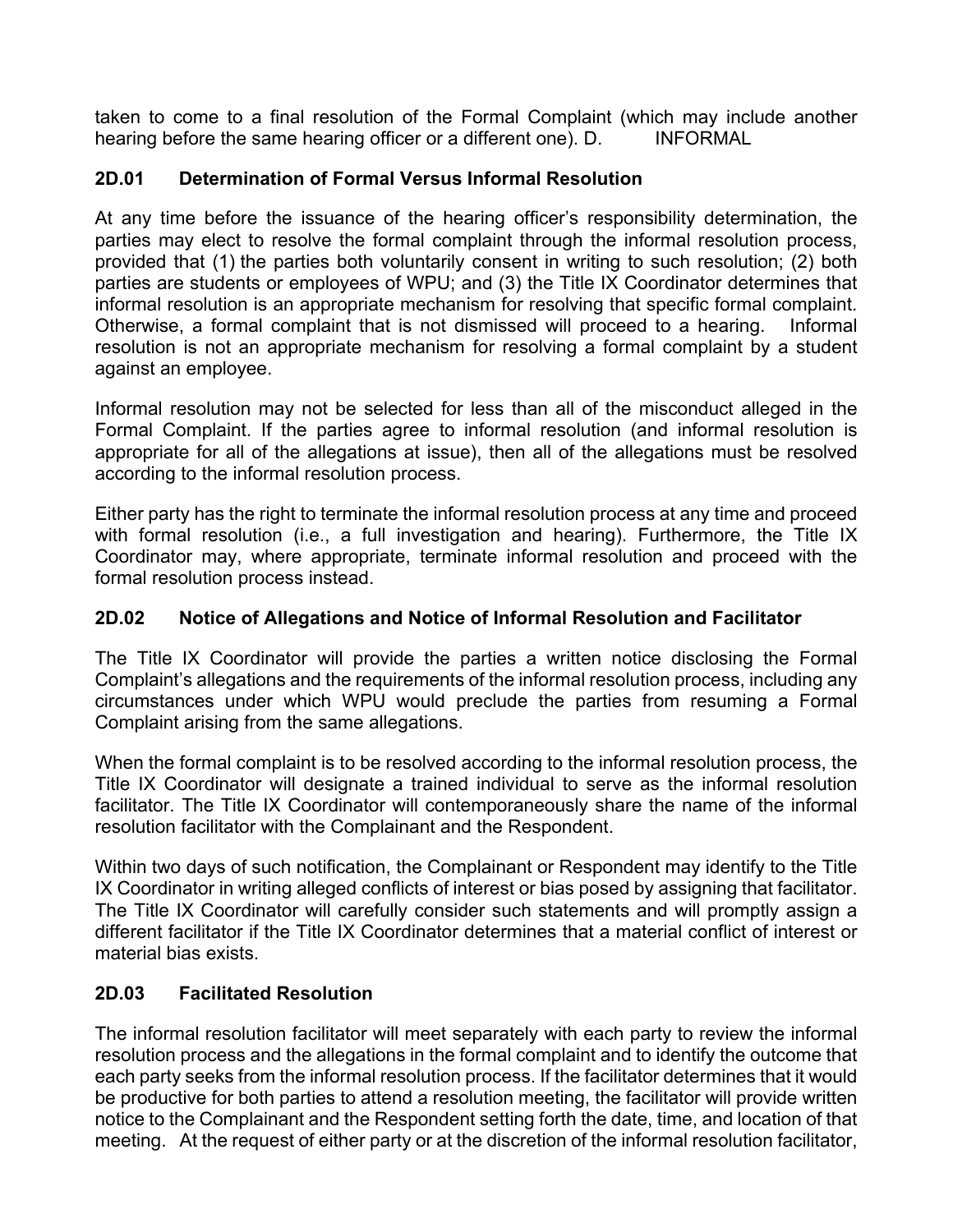the meeting may occur with the parties in different locations or meetings with parties may take place on different dates.

Both the Complainant and the Respondent are expected to participate in the informal resolution process. If either party fails to participate, the Title IX Coordinator may direct that the Formal Complaint be resolved using a full investigation and hearing or may reschedule the meeting.

During informal resolution, the parties may: (1) engage one another in the presence of, and/or facilitated by, the informal resolution facilitator; (2) communicate their feelings and perceptions regarding the incident and the impact of the incident (either by communicating directly with one another or by communicating indirectly through the informal resolution facilitator); (3) relay their wishes and expectations regarding the future; and/or (4) come to an agreed-upon resolution of the allegations in the Formal Complaint.

Participation in the informal resolution process is completely voluntary, and either party, the informal resolution facilitator, or the Title IX Coordinator may terminate the process at any time.

#### **2D.04 Resolution**

The informal resolution facilitator will attempt to facilitate the parties' resolution of the formal complaint. If this process results in a resolution between the parties and the Title IX Coordinator finds the resolution to be appropriate under the circumstances (giving consideration to factors including the extent to which the resolution will protect the safety of the Complainant and the entire WPU community), the resolution will be reduced to writing, which will conclude the process and close the Formal Complaint.

## **2D.05 Written Resolution Agreement**

To be effective, any agreement reached during the informal resolution process must be memorialized in writing and signed by the parties, the informal resolution facilitator, and the Title IX Coordinator. If a Respondent completes all measures agreed to in the written resolution agreement, no further process is available with regard to the allegations in the formal complaint.

Measures that parties agree to in the informal resolution process may include (but are not limited to):

- 1) Alcohol education classes for the Respondent;
- 2) Completion of online sexual harassment training;
- 3) Completion of an intervention program;
- 4) Regular meetings with an appropriate individual, unit or resource;
- 5) Permanent or temporary no contact order;
- 6) Restrictions for participation in certain activities, organizations, programs or classes;
- 7) Change in residential assignment or restrictions on access to certain residence halls or apartments;
- 8) Restriction of participation in certain events;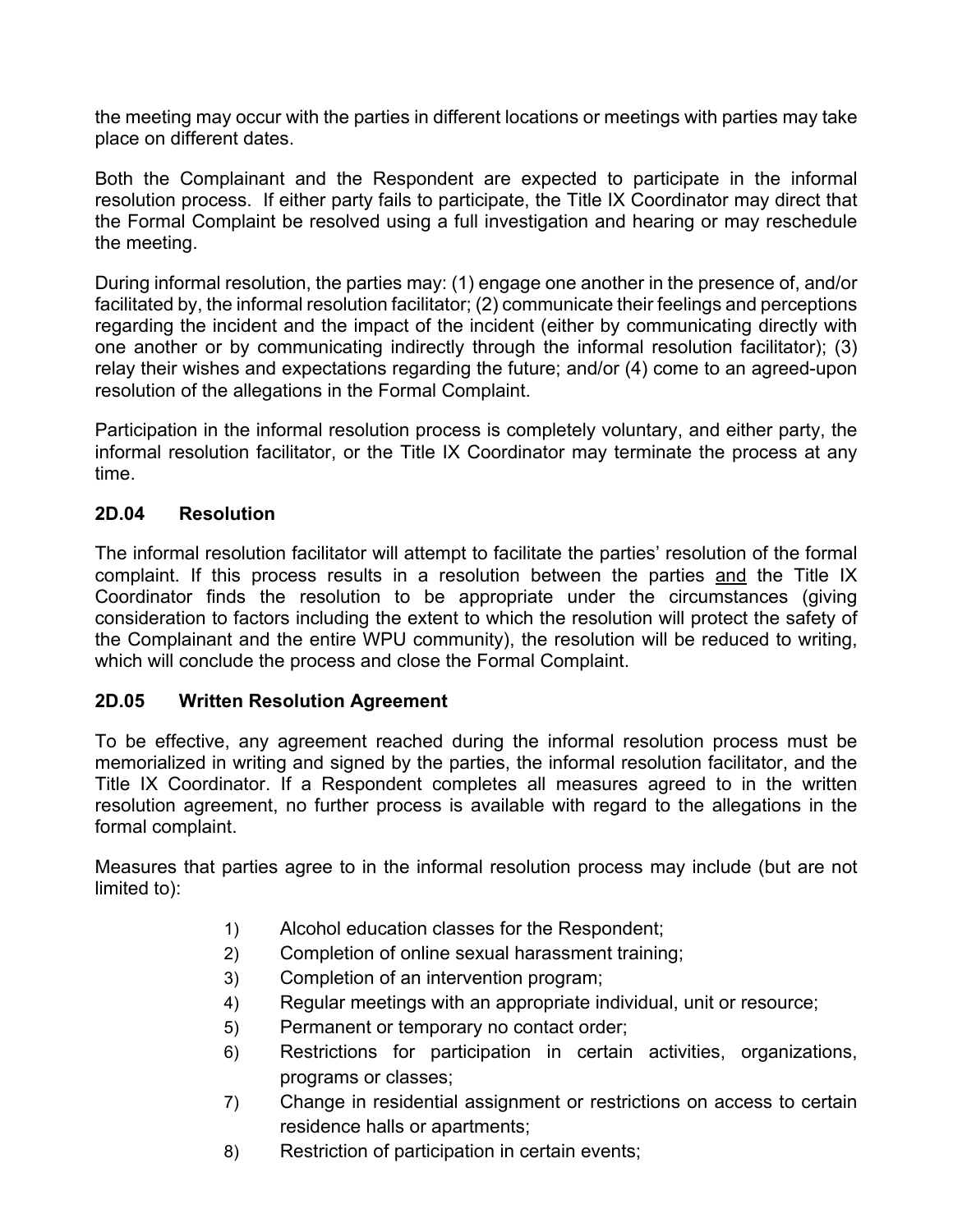- 9) Reflection paper or written apology;
- 10) Counseling sessions; or
- 11) The Respondent's completion of an educational or behavioral plan.

# **2D.06 Termination of Informal Resolution Process**

At any time prior to completing a written resolution agreement, any party has the right to withdraw from the informal resolution process and resume the grievance process with respect to the formal complaint. If either party terminates the informal resolution process or WPU determines that the informal resolution process is no longer appropriate, the formal resolution process outlined above will promptly resume.

# **2D.07 Confidentiality of Information Shared**

Any information that the parties share during the informal resolution process may not be used in any other investigation or proceeding at WPU.

## **2D.08 Timeframe**

The informal resolution process generally will be completed within 20 days of the parties' agreement to the informal resolution process.

## **2D.09 Appeal**

A resolution reached pursuant to the informal resolution process is final and not subject to appeal.

## **2D.10 Records**

A resolution reached through the informal resolution process will not be included in a student Respondent's student conduct record or in an employee Respondent's personnel record, unless the inclusion of such information is agreed to as part of the informal resolution of the matter. The Title IX Coordinator will retain a record of the written resolution agreement for no less than seven years.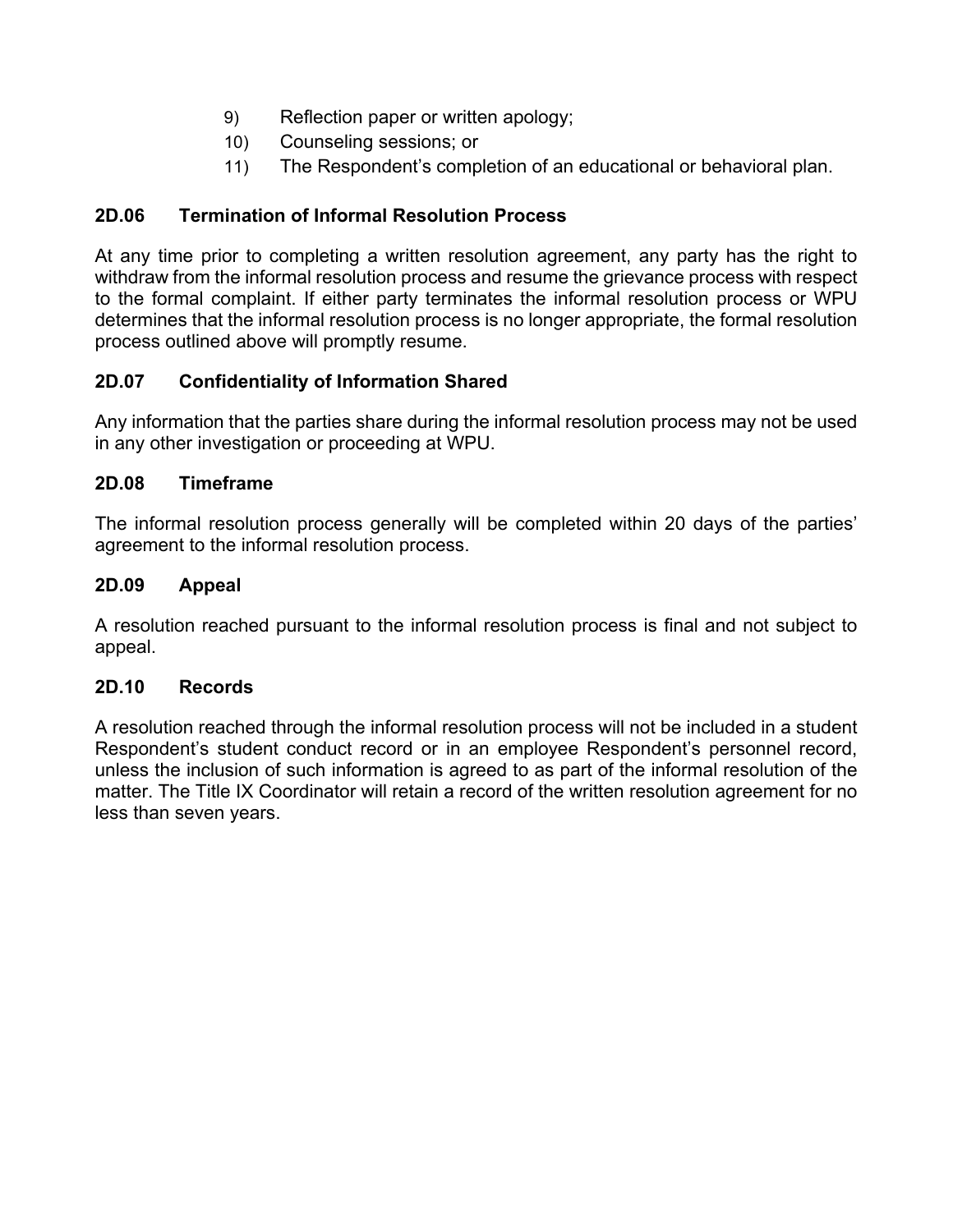### **Suggested Actions for People Who Have Experienced Sexual Harassment**

<span id="page-28-0"></span>If you have experienced Sexual Harassment, WPU's first priority is to help you take steps to address your safety, medical needs and emotional well‐being. You are encouraged to take the following actions, as applicable, regardless of whether you have made a decision about whether to pursue a criminal or University complaint.

### **1. Ensure Your Physical Safety.**

You may seek help from **local law enforcement agencies** or by contacting the Raleigh **Police Department**. The Raleigh Police Department can assist you with contacting local law enforcement and can help you obtain transportation to the local law enforcement office. Officers are on duty at the 24 hours a day, seven days a week and may be reached by calling 919-996- 3335.

### **2. Seek Medical Assistance and Treatment.**

Local options for medical care include urgent care or hospital facilities. It is crucial that you obtain medical attention as soon as possible after a sexual assault, for example, to determine the extent of physical injury and to prevent or treat sexually transmitted diseases (such as HIV). Medical facilities can also screen for the presence of sedative drugs such as Rohypnol or GHB (date‐rape drugs).

Employees at the Wellness Center can help you obtain transportation to a local hospital and can help you contact a support person, such as a family member, a friend, or a roommate.

If you choose to have an evidence collection kit (or "rape kit") completed, it is important to do so within 120 hours.

Even if you have not decided whether to file charges, it is advisable to have the evidence collection kit completed so that you can better preserve the options of obtaining a protective order and/or filing criminal charges at a later date.

It is advisable to avoid showering, bathing, going to the bathroom, or brushing your teeth before an evidence collection kit is completed. You should also wear (or take with you in a paper – not plastic – bag) to the hospital the same clothing that you were wearing during the assault. An evidence collection kit can still be completed even if you have showered or bathed.

## **3. Obtain Emotional Support**

The Wellness Center can help students sort through their feeling and begin the recovery process. The professional Counselors are trained to provide crisis intervention on short-term and emergency issues. The Center can also provide referral services for outside providers and law enforcement. Counseling is free of charge to all students. In some instances, the law may require the disclosure of information shared by students with counselors. However, absent a legal mandate to the contrary, counseling services are strictly confidential, are not part of students' records, and will not be reported to other WPU personnel.

Employees may contact the Employee Assistance Program to obtain emotional support